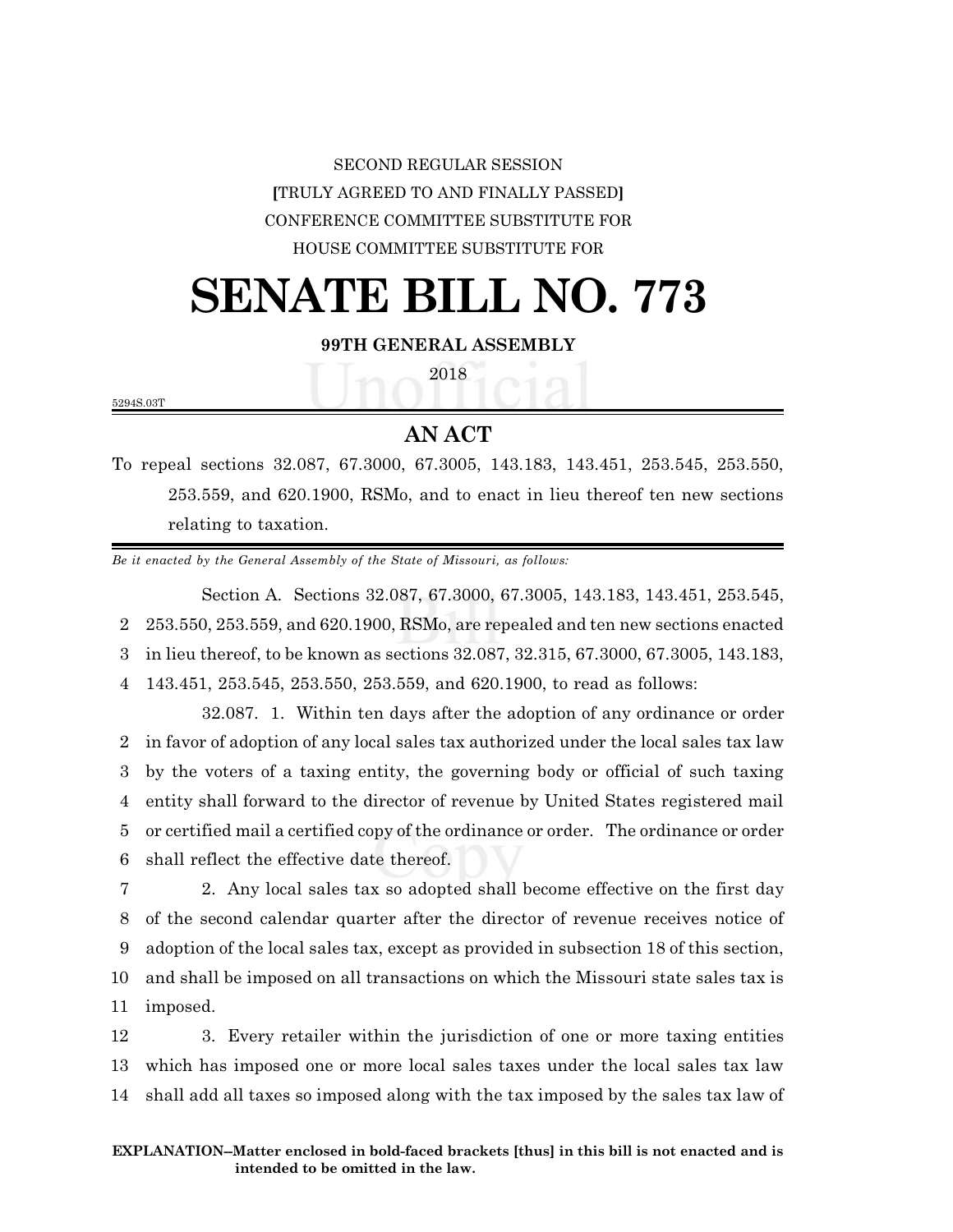the state of Missouri to the sale price and, when added, the combined tax shall constitute a part of the price, and shall be a debt of the purchaser to the retailer until paid, and shall be recoverable at law in the same manner as the purchase price. The combined rate of the state sales tax and all local sales taxes shall be the sum of the rates, multiplying the combined rate times the amount of the sale. 4. The brackets required to be established by the director of revenue

 under the provisions of section 144.285 shall be based upon the sum of the combined rate of the state sales tax and all local sales taxes imposed under the provisions of the local sales tax law.

 5. (1) The ordinance or order imposing a local sales tax under the local sales tax law shall impose a tax upon all transactions upon which the Missouri state sales tax is imposed to the extent and in the manner provided in sections 144.010 to 144.525, and the rules and regulations of the director of revenue issued pursuant thereto; except that the rate of the tax shall be the sum of the combined rate of the state sales tax or state highway use tax and all local sales taxes imposed under the provisions of the local sales tax law.

 (2) Notwithstanding any other provision of law to the contrary, local taxing jurisdictions, except those in which voters have approved a local use tax under section 144.757, shall have placed on the ballot on or after the general election in November 2014, but no later than the general election in November **[**2018**] 2022**, whether to repeal application of the local sales tax to the titling of motor vehicles, trailers, boats, and outboard motors that are subject to state sales tax under section 144.020 and purchased from a source other than a licensed Missouri dealer. The ballot question presented to the local voters shall contain substantially the following language:

 Shall the \_\_\_\_\_\_\_\_\_ (local jurisdiction's name) discontinue applying and collecting the local sales tax on the titling of motor vehicles, trailers, boats, and outboard motors that were purchased from a source other than a licensed Missouri dealer?

 Approval of this measure will result in a reduction of local revenue to provide for vital services for \_\_\_\_\_\_\_\_\_ (local jurisdiction's name) and it will place Missouri dealers of motor vehicles, outboard motors, boats, and trailers at a competitive disadvantage to non-Missouri dealers of motor vehicles, outboard motors, boats, and trailers.

$$
\square
$$
 **YES**

 $\Box$  YES  $\Box$  NO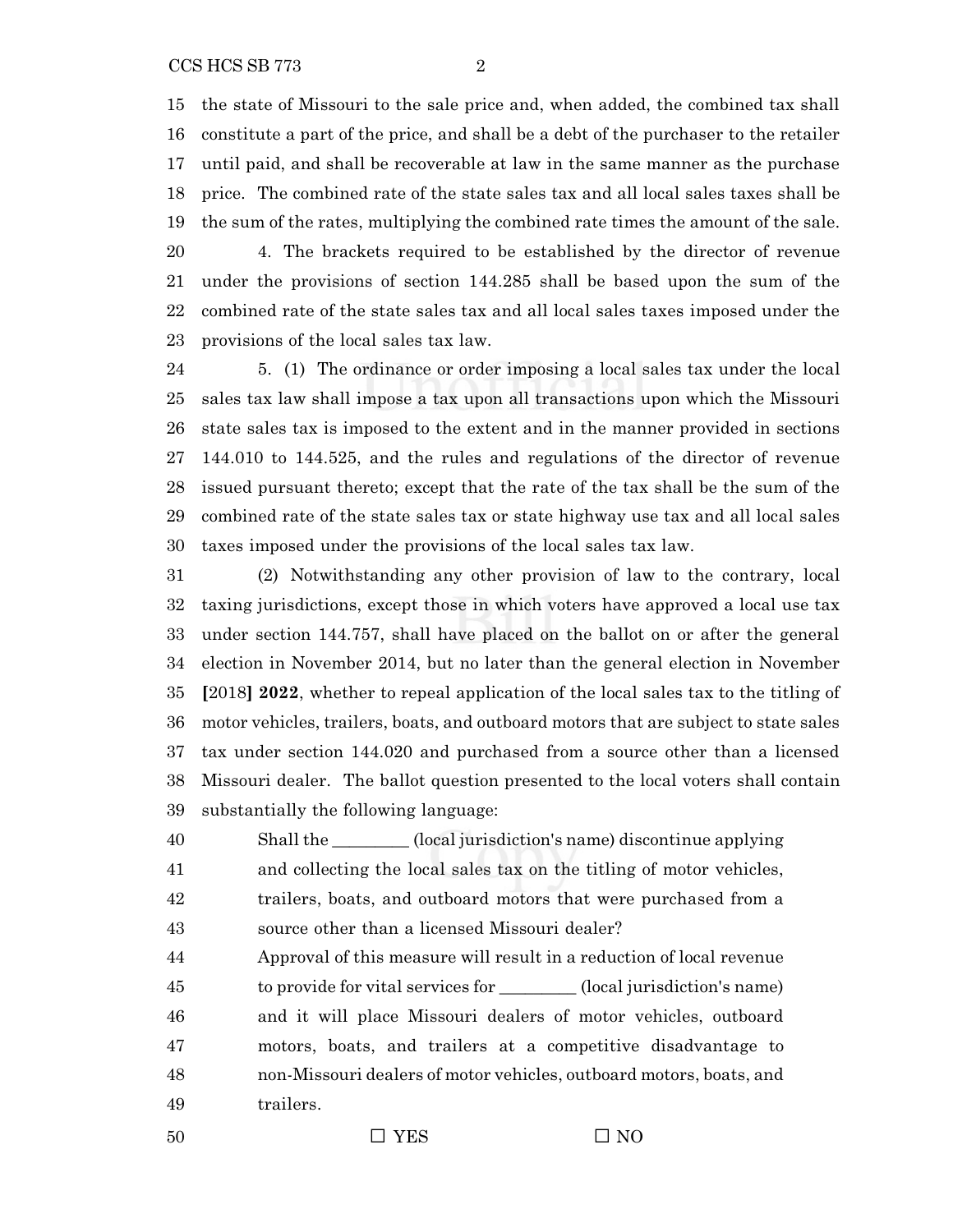If you are in favor of the question, place an "X" in the box opposite "YES". If you are opposed to the question, place an "X" in the box opposite "NO".

 (3) If the ballot question set forth in subdivision (2) of this subsection receives a majority of the votes cast in favor of the proposal, or if the local taxing jurisdiction fails to place the ballot question before the voters on or before the general election in November **[**2018**] 2022**, the local taxing jurisdiction shall cease applying the local sales tax to the titling of motor vehicles, trailers, boats, and outboard motors that were purchased from a source other than a licensed Missouri dealer.

 (4) In addition to the requirement that the ballot question set forth in subdivision (2) of this subsection be placed before the voters, the governing body of any local taxing jurisdiction that had previously imposed a local use tax on the use of motor vehicles, trailers, boats, and outboard motors may, at any time, place a proposal on the ballot at any election to repeal application of the local sales tax to the titling of motor vehicles, trailers, boats, and outboard motors purchased from a source other than a licensed Missouri dealer. If a majority of the votes cast by the registered voters voting thereon are in favor of the proposal to repeal application of the local sales tax to such titling, then the local sales tax shall no longer be applied to the titling of motor vehicles, trailers, boats, and outboard motors purchased from a source other than a licensed Missouri dealer. If a majority of the votes cast by the registered voters voting thereon are opposed to the proposal to repeal application of the local sales tax to such titling, such application shall remain in effect.

 (5) In addition to the requirement that the ballot question set forth in subdivision (2) of this subsection be placed before the voters on or after the general election in November 2014, and on or before the general election in November **[**2018**] 2022**, whenever the governing body of any local taxing jurisdiction imposing a local sales tax on the sale of motor vehicles, trailers, boats, and outboard motors receives a petition, signed by fifteen percent of the registered voters of such jurisdiction voting in the last gubernatorial election, and calling for a proposal to be placed on the ballot at any election to repeal application of the local sales tax to the titling of motor vehicles, trailers, boats, and outboard motors purchased from a source other than a licensed Missouri dealer, the governing body shall submit to the voters of such jurisdiction a proposal to repeal application of the local sales tax to such titling. If a majority of the votes cast by the registered voters voting thereon are in favor of the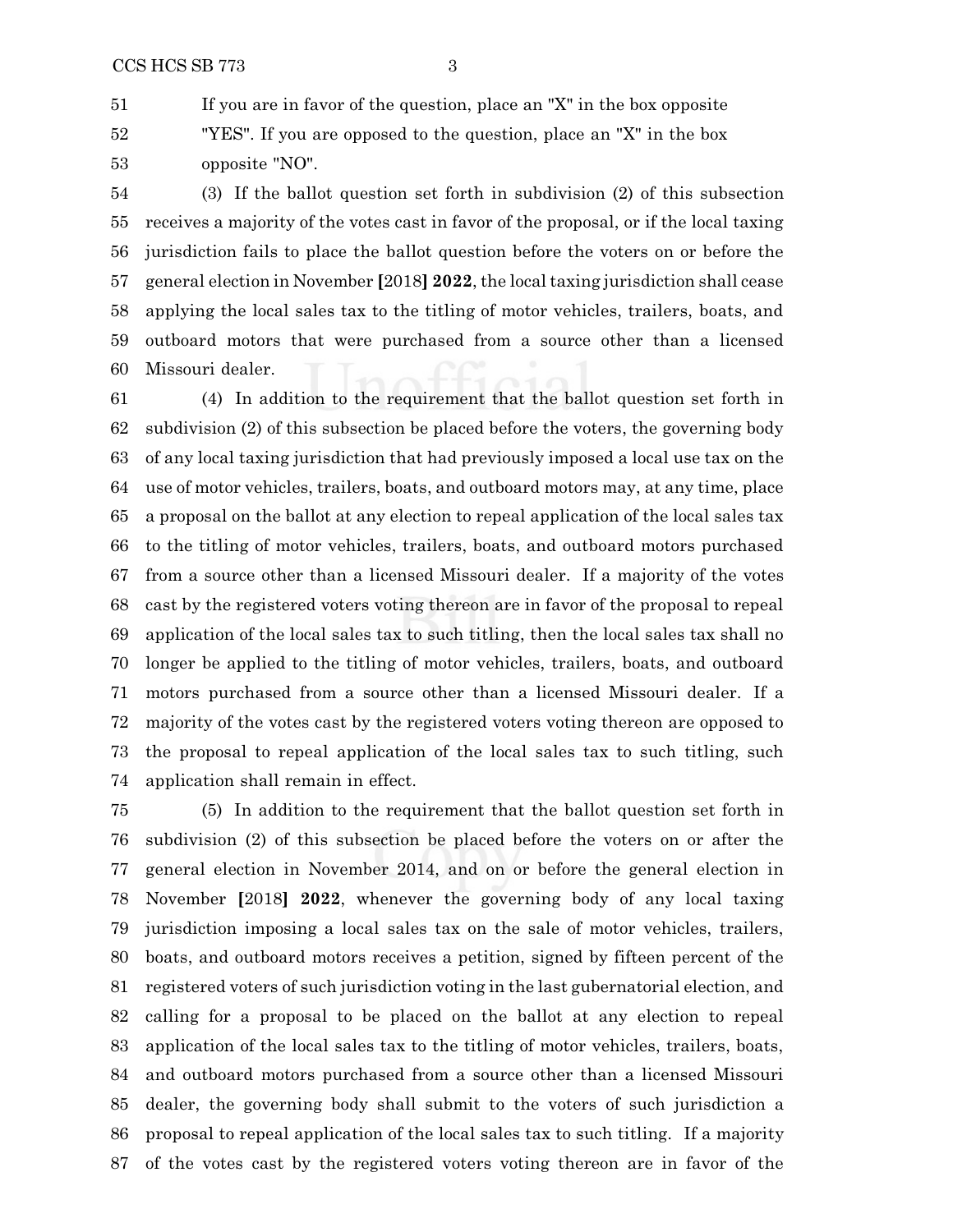proposal to repeal application of the local sales tax to such titling, then the local sales tax shall no longer be applied to the titling of motor vehicles, trailers, boats, and outboard motors purchased from a source other than a licensed Missouri dealer. If a majority of the votes cast by the registered voters voting thereon are opposed to the proposal to repeal application of the local sales tax to such titling, such application shall remain in effect.

 (6) Nothing in this subsection shall be construed to authorize the voters of any jurisdiction to repeal application of any state sales or use tax.

 (7) If any local sales tax on the titling of motor vehicles, trailers, boats, and outboard motors purchased from a source other than a licensed Missouri dealer is repealed, such repeal shall take effect on the first day of the second calendar quarter after the election. If any local sales tax on the titling of motor vehicles, trailers, boats, and outboard motors purchased from a source other than a licensed Missouri dealer is required to cease to be applied or collected due to failure of a local taxing jurisdiction to hold an election pursuant to subdivision (2) of this subsection, such cessation shall take effect on March 1, **[**2019**] 2023**.

 (8) Notwithstanding any provision of law to the contrary, if any local sales tax on the titling of motor vehicles, trailers, boats, and outboard motors purchased from a source other than a licensed Missouri dealer is repealed after the general election in November 2014, or if the taxing jurisdiction failed to present the ballot to the voters at a general election on or before November **[**2018**] 2022**, then the governing body of such taxing jurisdiction may, at any election subsequent to the repeal or after the general election in November **[**2018**] 2022**, if the jurisdiction failed to present the ballot to the voters, place before the voters the issue of imposing a sales tax on the titling of motor vehicles, trailers, boats, and outboard motors that are subject to state sales tax under section 144.020 that were purchased from a source other than a licensed Missouri dealer. The ballot question presented to the local voters shall contain substantially the following language:

117 Shall the \_\_\_\_\_\_\_ (local jurisdiction's name) apply and collect the local sales tax on the titling of motor vehicles, trailers, boats, and outboard motors that are subject to state sales tax under section 144.020 and purchased from a source other than a licensed Missouri dealer? Approval of this measure will result in an increase of local revenue

- 123 to provide for vital services for \_\_\_\_\_\_\_ (local jurisdiction's name),
- and it will remove a competitive advantage that non-Missouri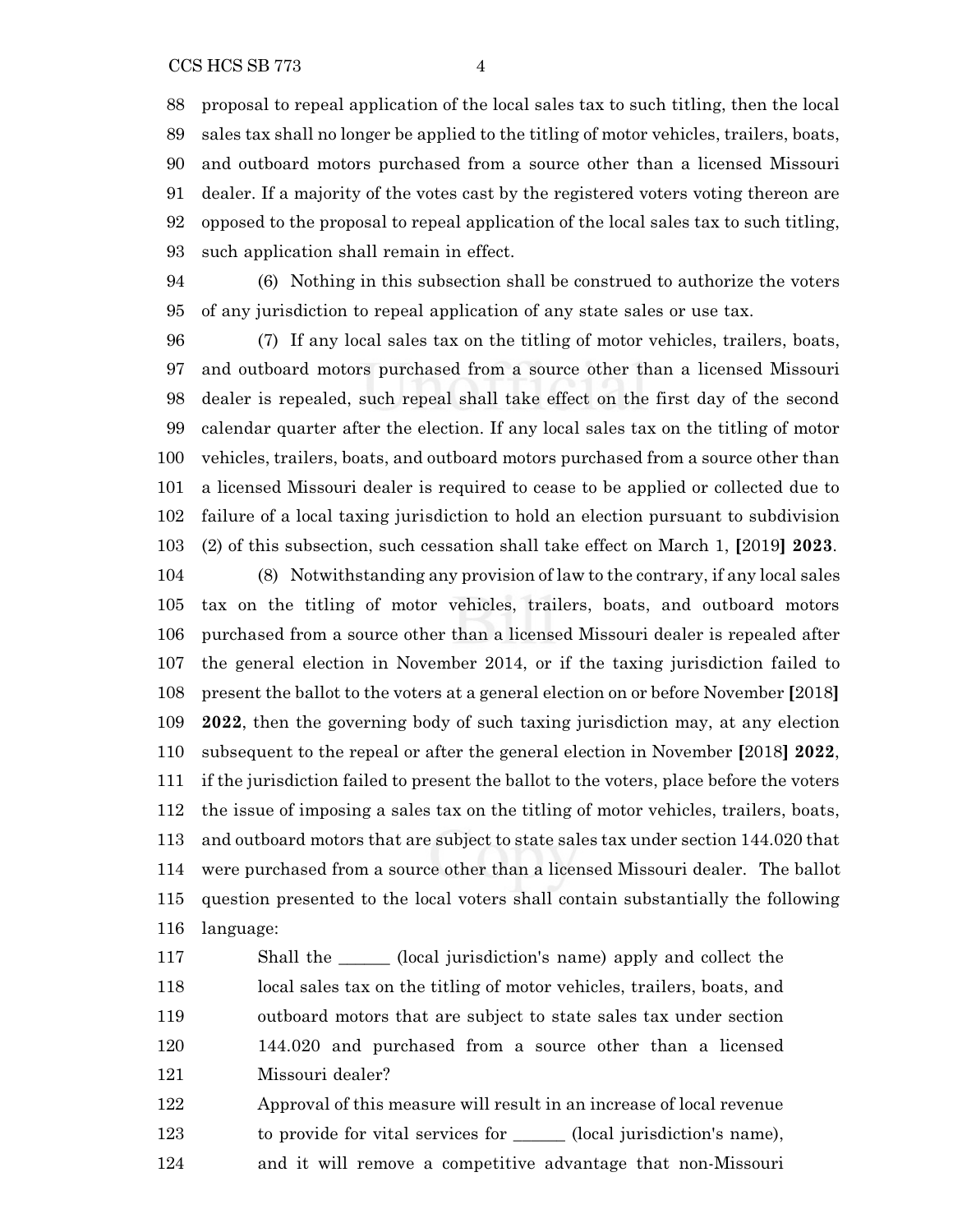dealers of motor vehicles, outboard motors, boats, and trailers have over Missouri dealers of motor vehicles, outboard motors, boats, and trailers.

128  $\square$  YES  $\square$  NO

 If you are in favor of the question, place an "X" in the box opposite "YES". If you are opposed to the question, place an "X" in the box opposite "NO".

 (9) If any local sales tax on the titling of motor vehicles, trailers, boats, and outboard motors purchased from a source other than a licensed Missouri dealer is adopted, such tax shall take effect and be imposed on the first day of the second calendar quarter after the election.

 6. On and after the effective date of any local sales tax imposed under the provisions of the local sales tax law, the director of revenue shall perform all functions incident to the administration, collection, enforcement, and operation of the tax, and the director of revenue shall collect in addition to the sales tax for the state of Missouri all additional local sales taxes authorized under the authority of the local sales tax law. All local sales taxes imposed under the local sales tax law together with all taxes imposed under the sales tax law of the state of Missouri shall be collected together and reported upon such forms and under such administrative rules and regulations as may be prescribed by the director of revenue.

 7. All applicable provisions contained in sections 144.010 to 144.525 governing the state sales tax and section 32.057, the uniform confidentiality provision, shall apply to the collection of any local sales tax imposed under the local sales tax law except as modified by the local sales tax law.

 8. All exemptions granted to agencies of government, organizations, persons and to the sale of certain articles and items of tangible personal property and taxable services under the provisions of sections 144.010 to 144.525, as these sections now read and as they may hereafter be amended, it being the intent of this general assembly to ensure that the same sales tax exemptions granted from the state sales tax law also be granted under the local sales tax law, are hereby made applicable to the imposition and collection of all local sales taxes imposed under the local sales tax law.

 9. The same sales tax permit, exemption certificate and retail certificate required by sections 144.010 to 144.525 for the administration and collection of the state sales tax shall satisfy the requirements of the local sales tax law, and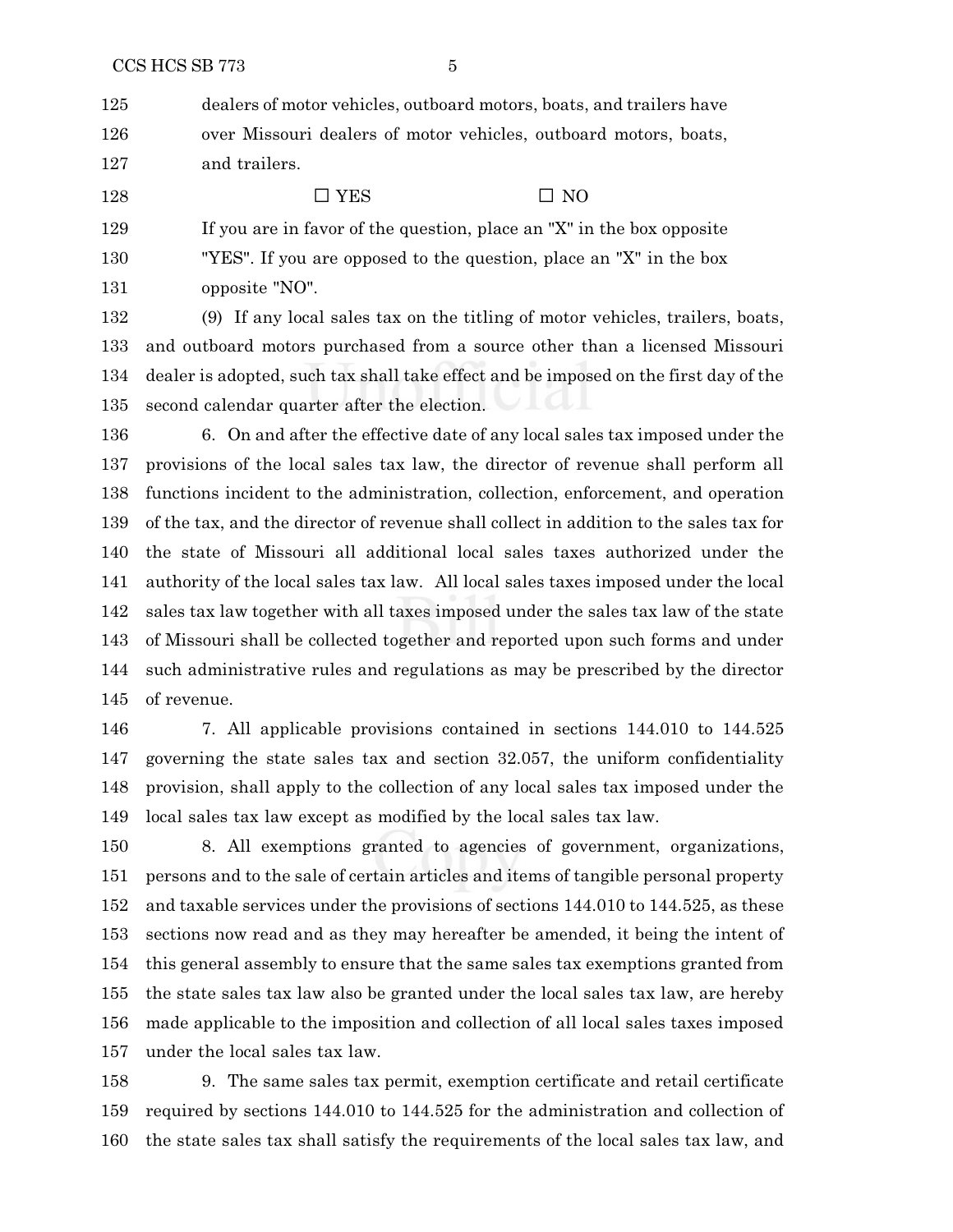no additional permit or exemption certificate or retail certificate shall be required; except that the director of revenue may prescribe a form of exemption certificate for an exemption from any local sales tax imposed by the local sales tax law.

 10. All discounts allowed the retailer under the provisions of the state sales tax law for the collection of and for payment of taxes under the provisions of the state sales tax law are hereby allowed and made applicable to any local sales tax collected under the provisions of the local sales tax law.

 11. The penalties provided in section 32.057 and sections 144.010 to 144.525 for a violation of the provisions of those sections are hereby made applicable to violations of the provisions of the local sales tax law.

 12. (1) For the purposes of any local sales tax imposed by an ordinance or order under the local sales tax law, all sales, except the sale of motor vehicles, trailers, boats, and outboard motors required to be titled under the laws of the state of Missouri, shall be deemed to be consummated at the place of business of the retailer unless the tangible personal property sold is delivered by the retailer or his agent to an out-of-state destination. In the event a retailer has more than one place of business in this state which participates in the sale, the sale shall be deemed to be consummated at the place of business of the retailer where the initial order for the tangible personal property is taken, even though the order must be forwarded elsewhere for acceptance, approval of credit, shipment or billing. A sale by a retailer's agent or employee shall be deemed to be consummated at the place of business from which he works.

 (2) For the purposes of any local sales tax imposed by an ordinance or order under the local sales tax law, the sales tax upon the titling of all motor vehicles, trailers, boats, and outboard motors shall be imposed at the rate in effect at the location of the residence of the purchaser, and remitted to that local taxing entity, and not at the place of business of the retailer, or the place of business from which the retailer's agent or employee works.

 (3) For the purposes of any local tax imposed by an ordinance or under the local sales tax law on charges for mobile telecommunications services, all taxes of mobile telecommunications service shall be imposed as provided in the Mobile Telecommunications Sourcing Act, 4 U.S.C. Sections 116 through 124, as amended.

 13. Local sales taxes shall not be imposed on the seller of motor vehicles, trailers, boats, and outboard motors required to be titled under the laws of the state of Missouri, but shall be collected from the purchaser by the director of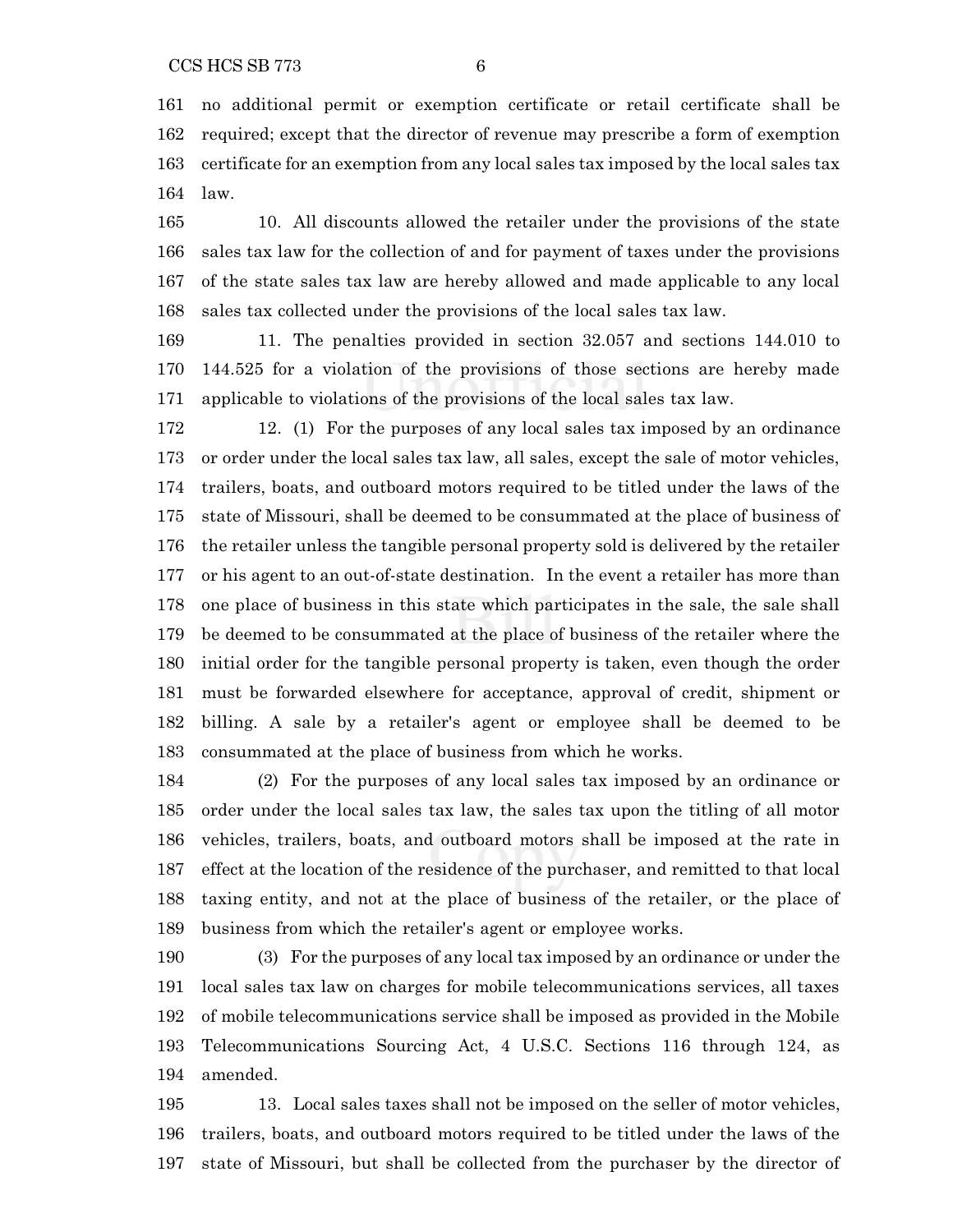revenue at the time application is made for a certificate of title, if the address of the applicant is within a taxing entity imposing a local sales tax under the local sales tax law.

 14. The director of revenue and any of his deputies, assistants and employees who have any duties or responsibilities in connection with the collection, deposit, transfer, transmittal, disbursement, safekeeping, accounting, or recording of funds which come into the hands of the director of revenue under the provisions of the local sales tax law shall enter a surety bond or bonds payable to any and all taxing entities in whose behalf such funds have been collected under the local sales tax law in the amount of one hundred thousand dollars for each such tax; but the director of revenue may enter into a blanket bond covering himself and all such deputies, assistants and employees. The cost of any premium for such bonds shall be paid by the director of revenue from the share of the collections under the sales tax law retained by the director of revenue for the benefit of the state.

 15. The director of revenue shall annually report on his management of each trust fund which is created under the local sales tax law and administration of each local sales tax imposed under the local sales tax law. He shall provide each taxing entity imposing one or more local sales taxes authorized by the local sales tax law with a detailed accounting of the source of all funds received by him for the taxing entity. Notwithstanding any other provisions of law, the state auditor shall annually audit each trust fund. A copy of the director's report and annual audit shall be forwarded to each taxing entity imposing one or more local sales taxes.

 16. Within the boundaries of any taxing entity where one or more local sales taxes have been imposed, if any person is delinquent in the payment of the amount required to be paid by him under the local sales tax law or in the event a determination has been made against him for taxes and penalty under the local sales tax law, the limitation for bringing suit for the collection of the delinquent tax and penalty shall be the same as that provided in sections 144.010 to 144.525. Where the director of revenue has determined that suit must be filed against any person for the collection of delinquent taxes due the state under the state sales tax law, and where such person is also delinquent in payment of taxes under the local sales tax law, the director of revenue shall notify the taxing entity in the event any person fails or refuses to pay the amount of any local sales tax due so that appropriate action may be taken by the taxing entity.

17. Where property is seized by the director of revenue under the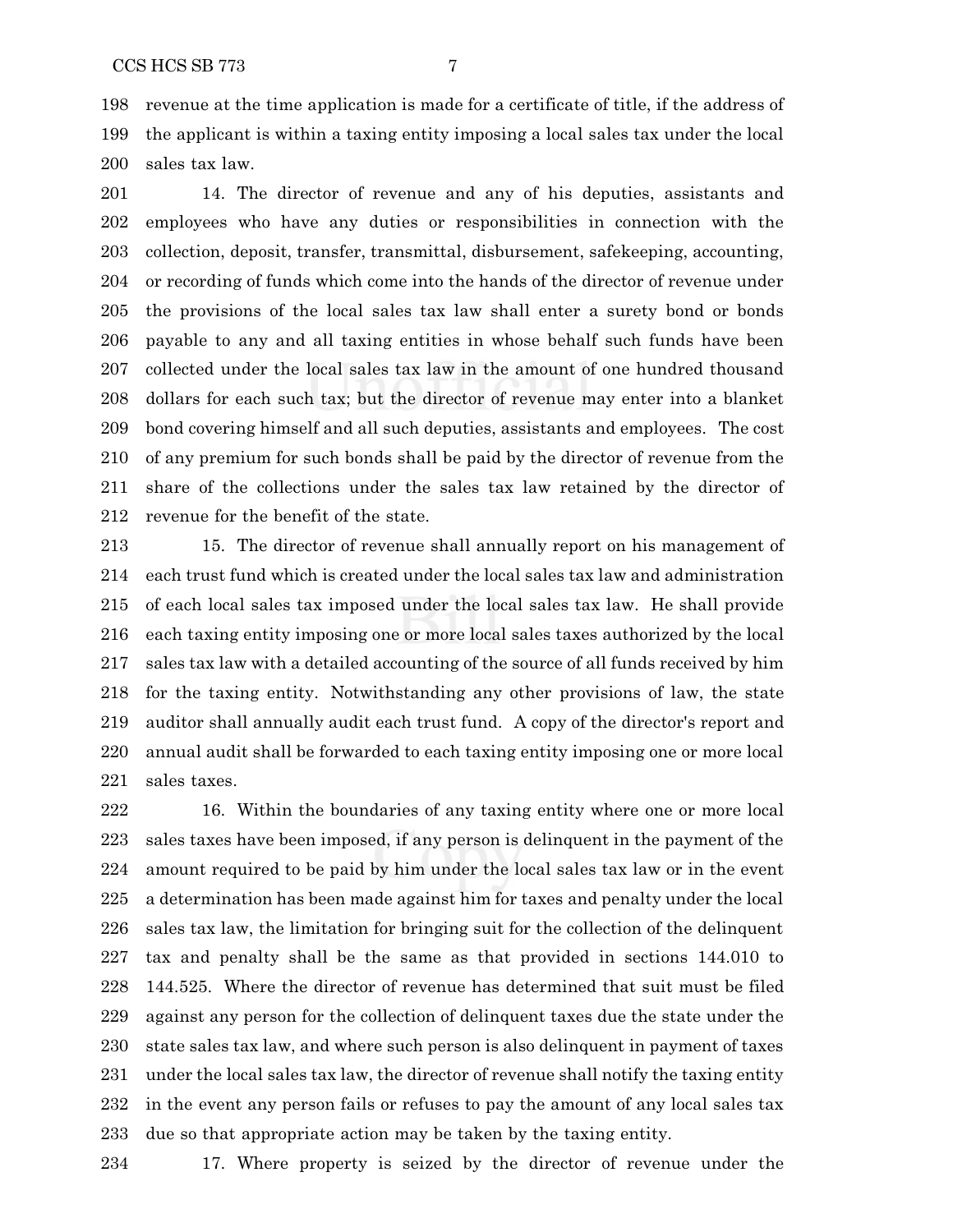provisions of any law authorizing seizure of the property of a taxpayer who is delinquent in payment of the tax imposed by the state sales tax law, and where such taxpayer is also delinquent in payment of any tax imposed by the local sales tax law, the director of revenue shall permit the taxing entity to join in any sale of property to pay the delinquent taxes and penalties due the state and to the taxing entity under the local sales tax law. The proceeds from such sale shall first be applied to all sums due the state, and the remainder, if any, shall be applied to all sums due such taxing entity.

 18. If a local sales tax has been in effect for at least one year under the provisions of the local sales tax law and voters approve reimposition of the same local sales tax at the same rate at an election as provided for in the local sales tax law prior to the date such tax is due to expire, the tax so reimposed shall become effective the first day of the first calendar quarter after the director receives a certified copy of the ordinance, order or resolution accompanied by a map clearly showing the boundaries thereof and the results of such election, provided that such ordinance, order or resolution and all necessary accompanying materials are received by the director at least thirty days prior to the expiration of such tax. Any administrative cost or expense incurred by the state as a result of the provisions of this subsection shall be paid by the city or county reimposing such tax.

**32.315. 1. The department of revenue shall issue an annual report on or before January 1, 2019, and every January 1 thereafter, listing all sales and use levies that are:**

**(1) Authorized pursuant to state law;**

- **(2) Collected by the department of revenue; and**
- - **(3) Approved by voters at an election.**
	- **2. The report required under subsection 1 of this section shall indicate the provision of law authorizing such tax levy.**

67.3000. 1. As used in this section and section 67.3005, the following words shall mean:

 (1) "Active member", an organization located in the state of Missouri which solicits and services sports events, sports organizations, and other types of sports-related activities in that community;

 (2) "Applicant" or "applicants", one or more certified sponsors, endorsing counties, endorsing municipalities, or a local organizing committee, acting individually or collectively;

(3) "Certified sponsor" or "certified sponsors", a nonprofit organization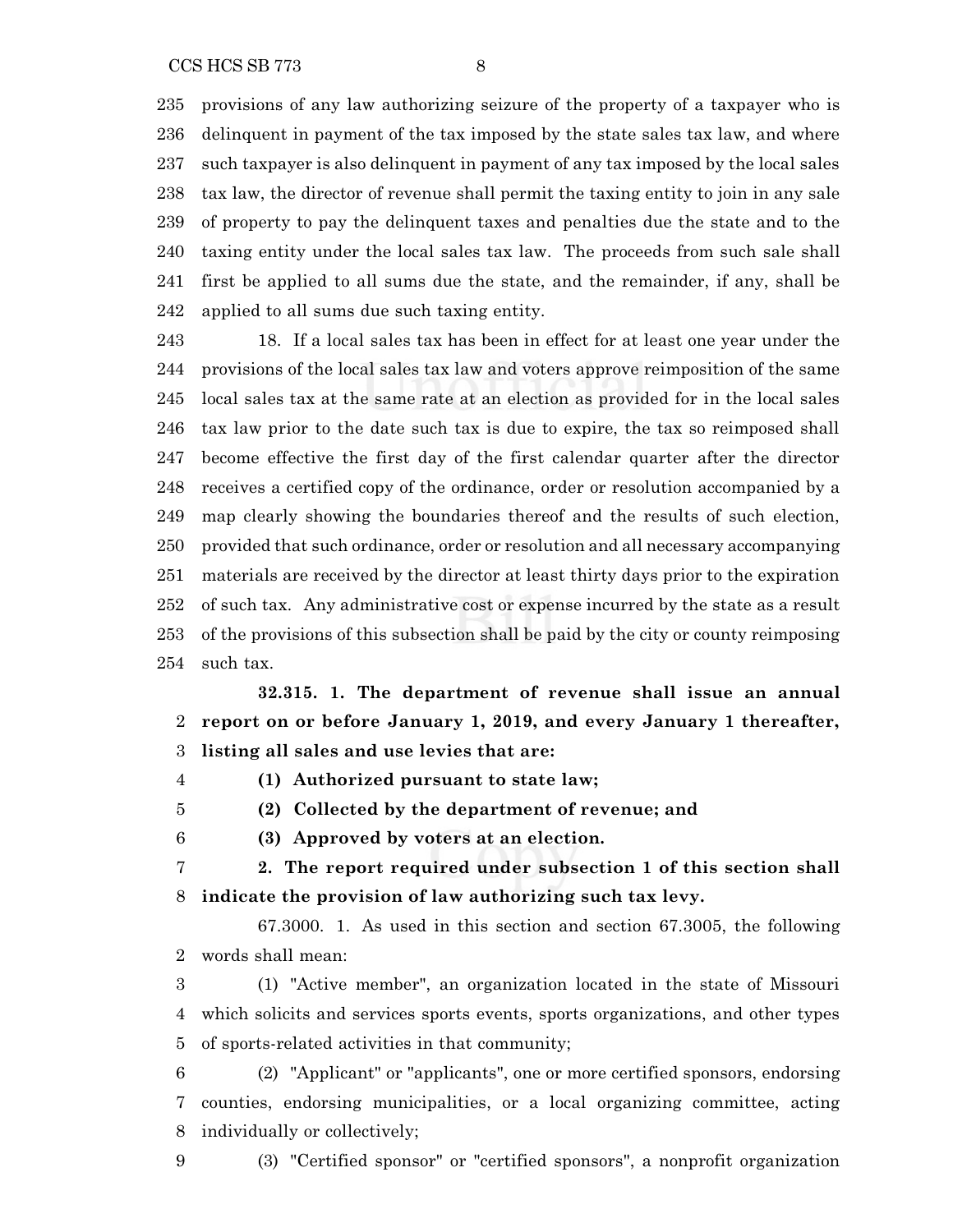which is an active member of the National Association of Sports Commissions;

(4) "Department", the Missouri department of economic development;

(5) "Director", the director of revenue;

(6) "Eligible costs" shall include:

(a) Costs necessary for conducting the sporting event;

 (b) Costs relating to the preparations necessary for the conduct of the sporting event; and

 (c) An applicant's pledged obligations to the site selection organization as evidenced by the support contract for the sporting event **including, but not**

**limited to, bid fees and financial guarantees**.

 "Eligible costs" shall not include any cost associated with the rehabilitation or construction of any facilities used to host the sporting event or direct payments to a for-profit site selection organization, but may include costs associated with the retrofitting of a facility necessary to accommodate the sporting event;

 (7) "Eligible donation", donations received, by a certified sponsor or local organizing committee, from a taxpayer that may include cash, publicly traded stocks and bonds, and real estate that will be valued and documented according to rules promulgated by the department. Such donations shall be used solely to provide funding to attract sporting events to this state;

29 (8) "Endorsing municipality" or "endorsing municipalities", any city, town, incorporated village, or county that contains a site selected by a site selection organization for one or more sporting events;

 (9) "Joinder agreement", an agreement entered into by one or more applicants, acting individually or collectively, and a site selection organization setting out representations and assurances by each applicant in connection with the selection of a site in this state for the location of a sporting event;

 (10) "Joinder undertaking", an agreement entered into by one or more applicants, acting individually or collectively, and a site selection organization that each applicant will execute a joinder agreement in the event that the site selection organization selects a site in this state for a sporting event;

 (11) "Local organizing committee", a nonprofit corporation or its successor in interest that:

 (a) Has been authorized by one or more certified sponsors, endorsing municipalities, or endorsing counties, acting individually or collectively,to pursue an application and bid on its or the applicant's behalf to a site selection organization for selection as the host of one or more sporting events; or

(b) With the authorization of one or more certified sponsors, endorsing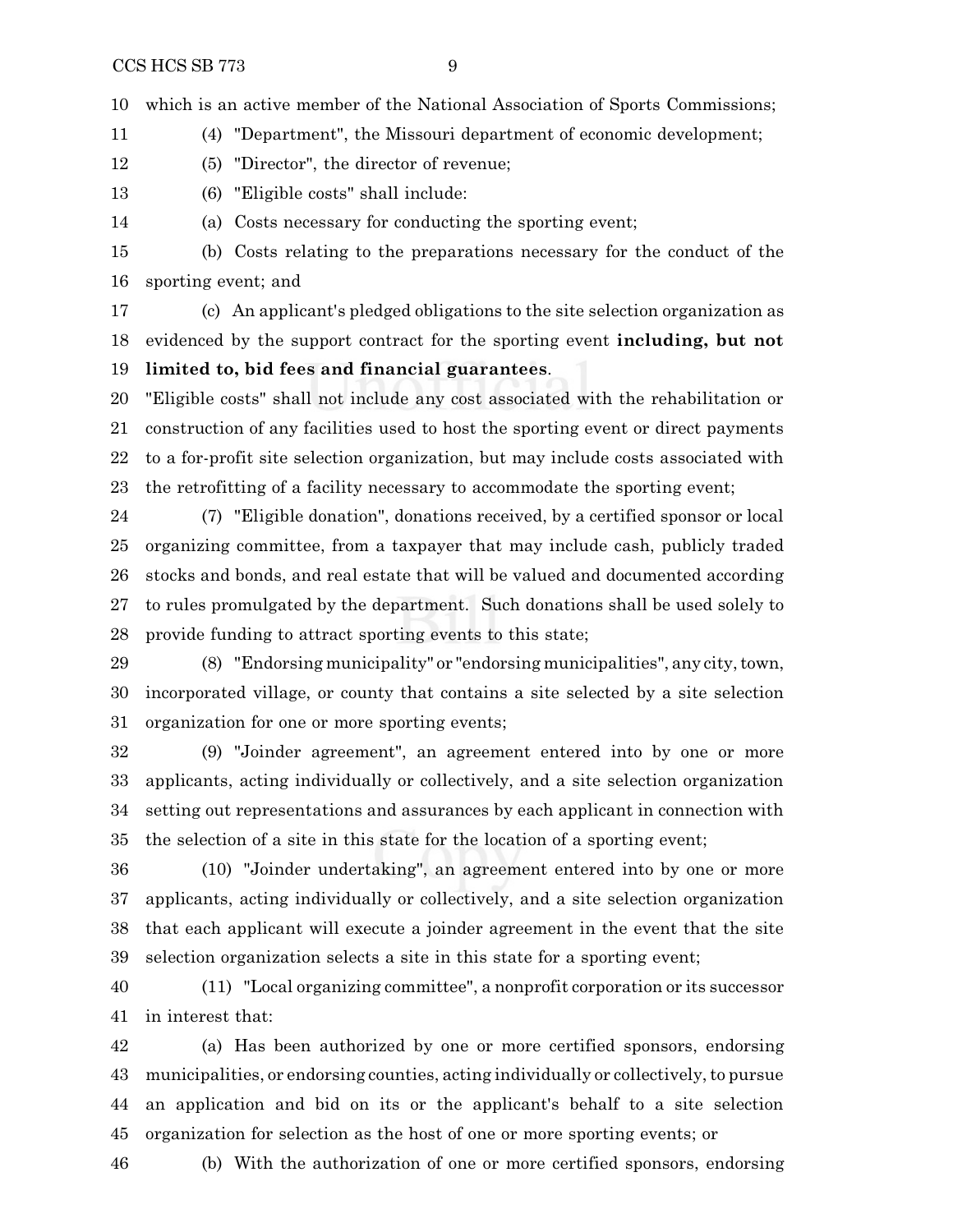municipalities, or endorsing counties, acting individually or collectively, executes an agreement with a site selection organization regarding a bid to host one or more sporting events;

 (12) "Site selection organization", the National Collegiate Athletic Association (NCAA); an NCAA member conference, university, or institution; the National Association of Intercollegiate Athletics (NAIA); the United States Olympic Committee (USOC); a national governing body (NGB) or international federation of a sport recognized by the USOC; the United States Golf Association (USGA); the United States Tennis Association (USTA); the Amateur **[**Softball Association of America (ASA)**] Athletic Union (AAU); the National Christian College Athletic Association (NCCAA); the National Junior College Athletic Association (NJCAA); the United States Sports Specialty Association (USSSA); any rights holder member of the National Association of Sports Commissions (NASC)**; other major regional, national, and international sports associations, and amateur organizations that promote, organize, or administer sporting games or competitions; or other major regional, national, and international organizations that promote or organize sporting events;

 (13) "Sporting event" or "sporting events", an amateur**, collegiate,** or Olympic sporting event that is competitively bid or is awarded by a site selection organization;

 (14) "Support contract" or "support contracts", an event award notification, joinder undertaking, joinder agreement, or contract executed by an applicant and a site selection organization;

 (15) "Tax credit" or "tax credits", a credit or credits issued by the department against the tax otherwise due under chapter 143 or 148, excluding withholding tax imposed under sections 143.191 to 143.265;

 (16) "Taxpayer", any of the following individuals or entities who make an eligible donation:

 (a) A person, firm, partner in a firm, corporation, or a shareholder in an S corporation doing business in the state of Missouri and subject to the state income tax imposed under chapter 143;

 (b) A corporation subject to the annual corporation franchise tax imposed under chapter 147;

 (c) An insurance company paying an annual tax on its gross premium receipts in this state;

(d) Any other financial institution paying taxes to the state of Missouri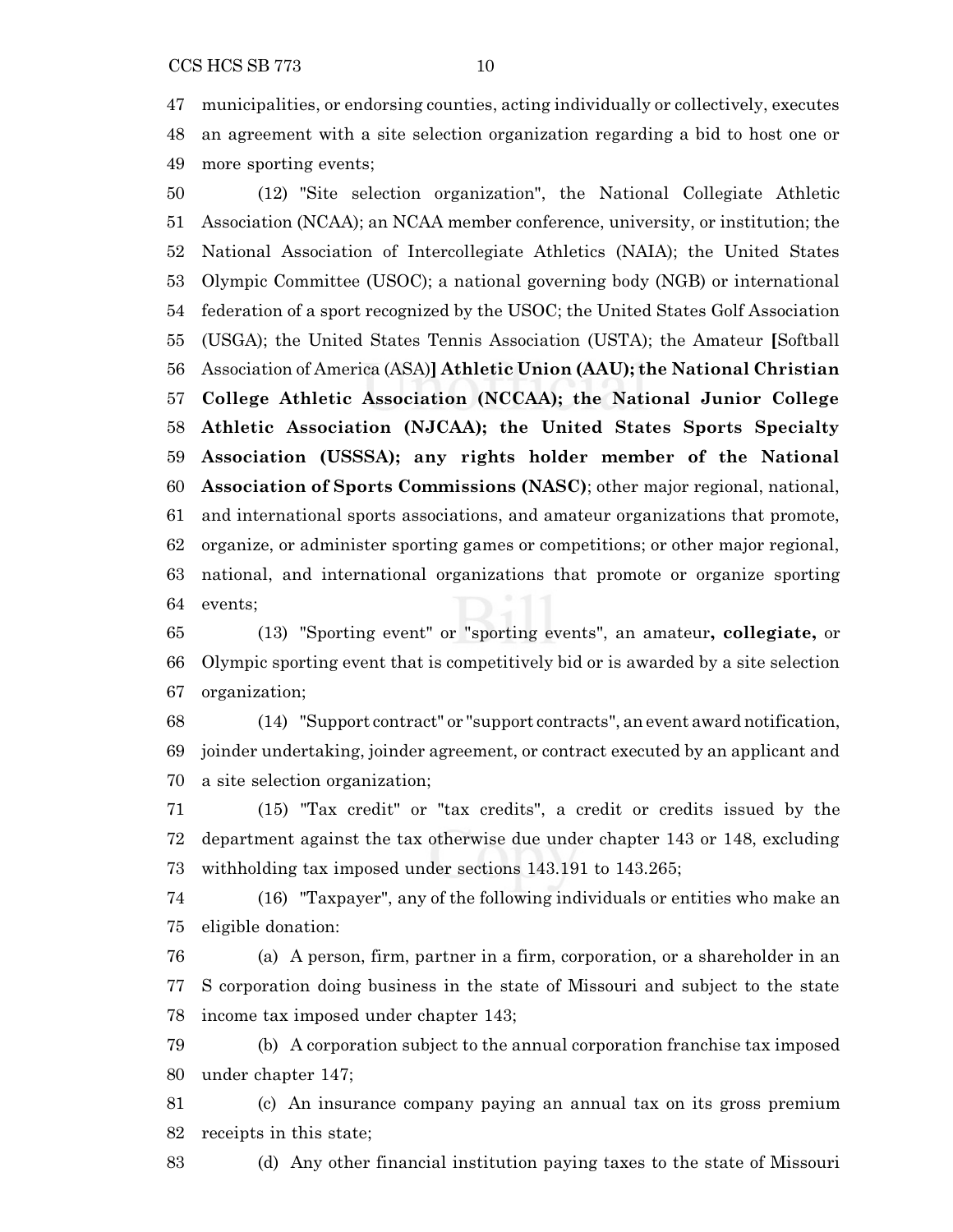or any political subdivision of this state under chapter 148;

 (e) An individual subject to the state income tax imposed under chapter 143;

 (f) Any charitable organization which is exempt from federal income tax and whose Missouri unrelated business taxable income, if any, would be subject to the state income tax imposed under chapter 143.

 2. An applicant may submit a copy of a support contract for a sporting event to the department. Within sixty days of receipt of the sporting event support contract, the department may review the applicant's support contract and certify such support contract if it complies with the requirements of this section. Upon certification of the support contract by the department, the applicant may be authorized to receive the tax credit under subsection 4 of this section.

 3. No more than **[**thirty**] ninety** days following the conclusion of the sporting event, the applicant shall submit eligible costs and documentation of the costs evidenced by receipts, paid invoices, **event settlements,** or other documentation in a manner prescribed by the department. **Eligible costs may be paid by the applicant or an entity cohosting the event with the applicant.**

 4. **(1)** No later than seven days following the conclusion of the sporting event, the department, in consultation with the director, **[**may**] shall** determine the total number of tickets sold at face value for such event **or, if such event was participant-based and did not sell admission tickets, the total number of paid participant registrations**.

 **(2)** No later than sixty days following the receipt of eligible costs and documentation of such costs from the applicant as required in subsection 3 of this section, the department **[**may**] shall, except for the limitations under subsection 5 of this section,** issue a refundable tax credit to the applicant for the **[**lesser**] least** of**:**

 **(a)** One hundred percent of eligible costs incurred by the applicant **[**or**]; (b)** An amount equal to five dollars for every admission ticket sold to such event**; or**

 **(c) An amount equal to ten dollars for every paid participant registration if such event was participant-based and did not sell admission tickets.**

 **The calculations under paragraphs (b) and (c) of this subdivision shall use the actual number of tickets sold or registrations paid, not an**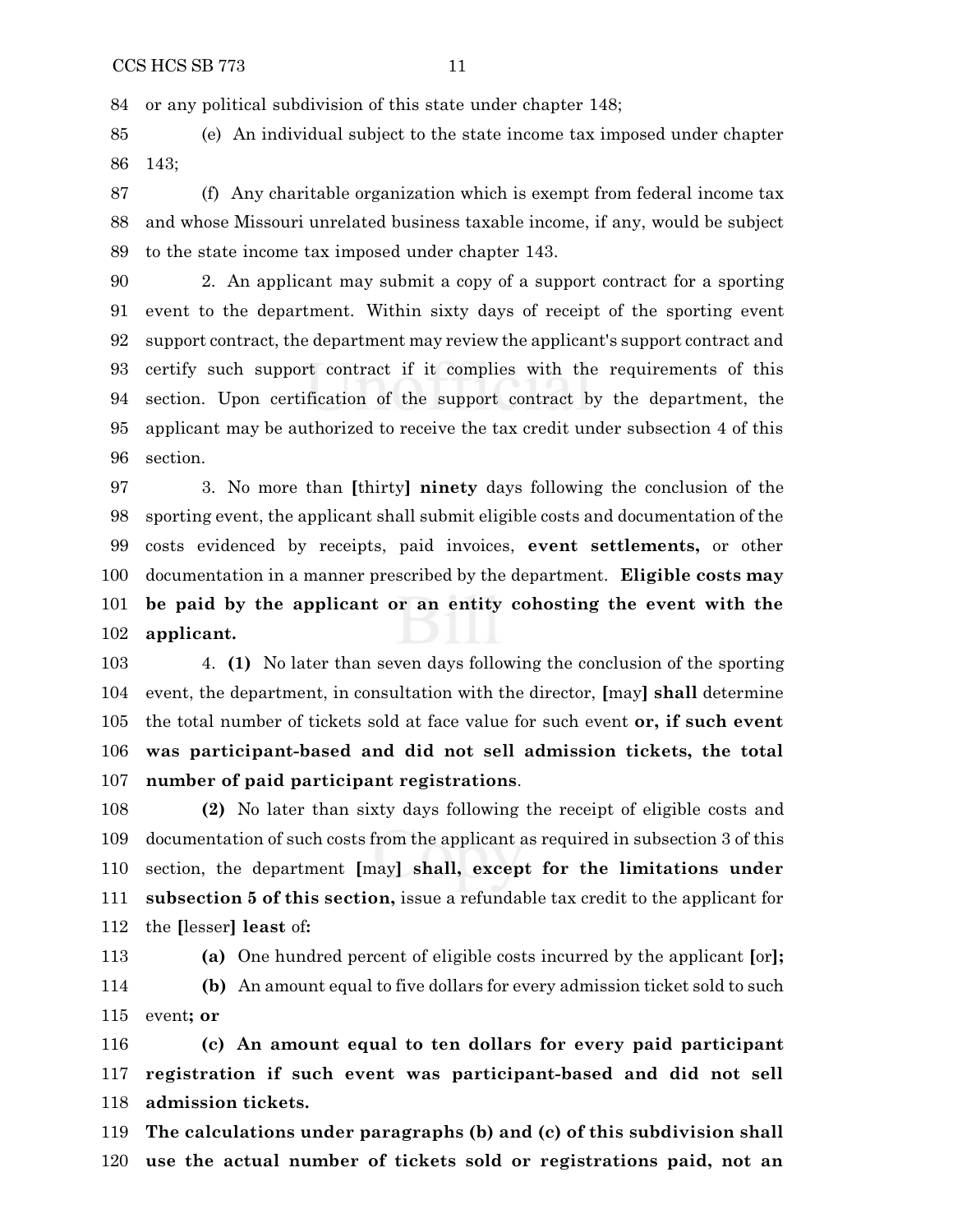#### **estimated amount**.

 **(3)** Tax credits authorized by this section may be claimed against taxes imposed by chapters 143 and 148 and shall be claimed within one year of the close of the **[**taxable**] tax** year for which the credits were issued. Tax credits authorized by this section may be transferred, sold, or assigned by filing a notarized endorsement thereof with the department that names the transferee, the amount of tax credit transferred, and the value received for the credit, as well as any other information reasonably requested by the department.

 5. In no event shall the amount of tax credits issued by the department under subsection 4 of this section exceed three million dollars in any fiscal year. **For all events located within the following counties, the total amount of tax credits issued shall not exceed two million seven hundred thousand dollars in any fiscal year:**

 **(1) A county with a charter form of government and with more than six hundred thousand inhabitants; or**

**(2) A city not within a county.**

 6. An applicant shall provide any information necessary as determined by the department for the department and the director to fulfill the duties required by this section. At any time upon the request of the state of Missouri, a certified sponsor shall subject itself to an audit conducted by the state.

 7. This section shall not be construed as creating or requiring a state guarantee of obligations imposed on an endorsing municipality under a support contract or any other agreement relating to hosting one or more sporting events in this state.

 8. The department shall only certify an applicant's support contract for a sporting event in which the site selection organization has yet to select a location for the sporting event as of December 1, 2012. No support contract shall be certified unless the site selection organization has chosen to use a location in this state from competitive bids, at least one of which was a bid for a location outside of this state**, except that competitive bids shall not be required for any previously-awarded event whose site selection organization extends its contractual agreement with the event's certified sponsor or for any post-season collegiate football game or other neutral-site game with at least one out-of-state team**. Support contracts shall not be certified by the department after August 28, **[**2019**] 2024**, provided that the support contracts may be certified on or prior to August 28, **[**2019**] 2024**, for sporting events that will be held after such date.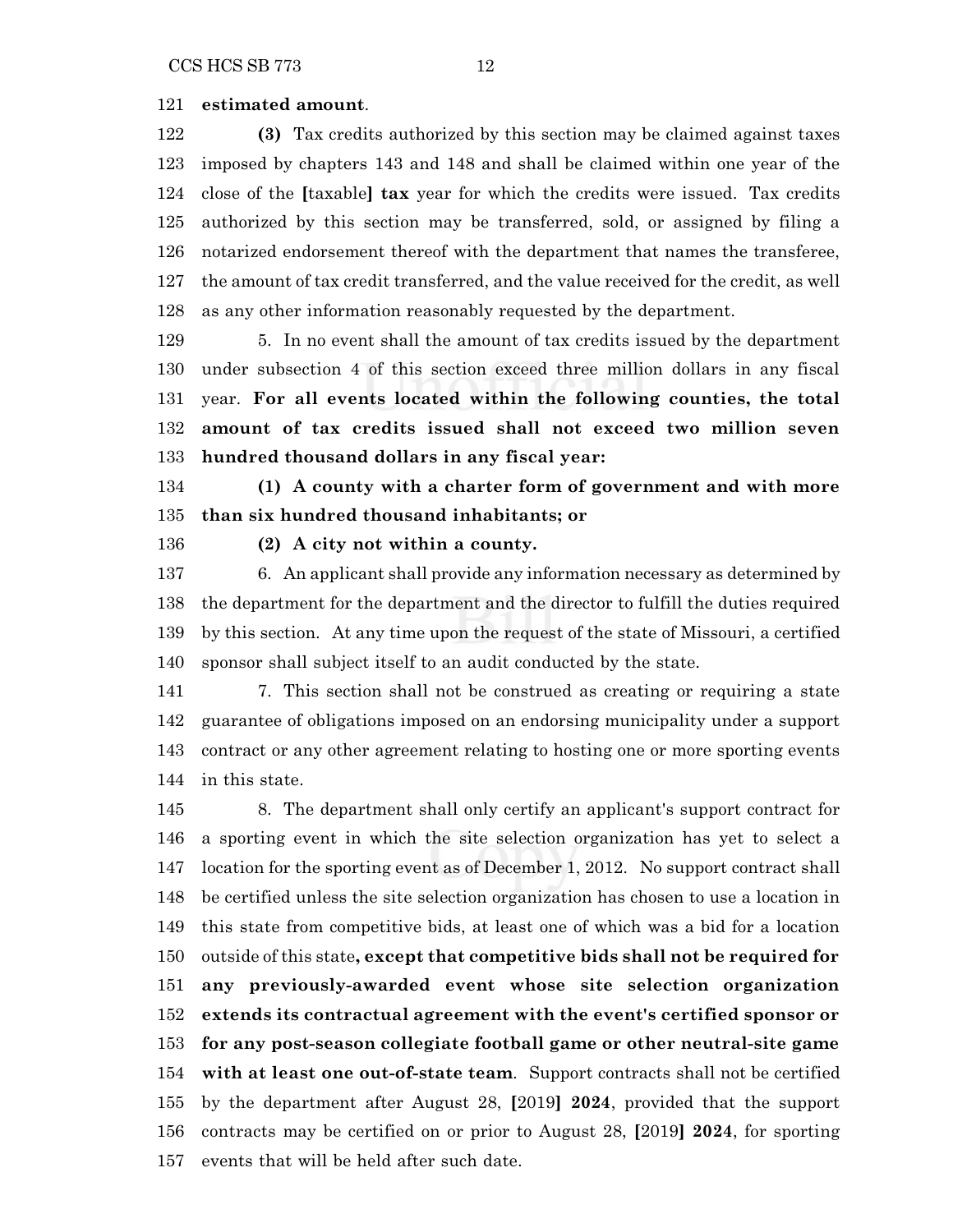9. The department may promulgate rules as necessary to implement the provisions of this section. Any rule or portion of a rule, as that term is defined in section 536.010, that is created under the authority delegated in this section shall become effective only if it complies with and is subject to all of the provisions of chapter 536 and, if applicable, section 536.028. This section and chapter 536 are nonseverable and if any of the powers vested with the general assembly pursuant to chapter 536 to review, to delay the effective date, or to disapprove and annul a rule are subsequently held unconstitutional, then the grant of rulemaking authority and any rule proposed or adopted after August 28, 2013, shall be invalid and void.

67.3005. 1. For all **[**taxable**] tax** years beginning on or after January 1, 2013, any taxpayer shall be allowed a credit against the taxes otherwise due under chapter 143, 147, or 148, excluding withholding tax imposed by sections 143.191 to 143.265, in an amount equal to fifty percent of the amount of an eligible donation, subject to the restrictions in this section. The amount of the tax credit claimed shall not exceed the amount of the taxpayer's state income tax liability in the tax year for which the credit is claimed. Any amount of credit that the taxpayer is prohibited by this section from claiming in a tax year shall not be refundable, but may be carried forward to any of the taxpayer's two subsequent **[**taxable**] tax** years.

 2. To claim the credit authorized in this section, a certified sponsor or local organizing committee shall submit to the department an application for the tax credit authorized by this section on behalf of taxpayers. The department shall verify that the applicant has submitted the following items accurately and completely:

(1) A valid application in the form and format required by the department;

 (2) A statement attesting to the eligible donation received, which shall include the name and taxpayer identification number of the individual making the eligible donation, the amount of the eligible donation, and the date the eligible donation was received; and

 (3) Payment from the certified sponsor or local organizing committee equal to the value of the tax credit for which application is made.

 If the certified sponsor or local organizing committee applying for the tax credit meets all criteria required by this subsection, the department shall issue a certificate in the appropriate amount.

 3. Tax credits issued under this section may be assigned, transferred, sold, or otherwise conveyed, and the new owner of the tax credit shall have the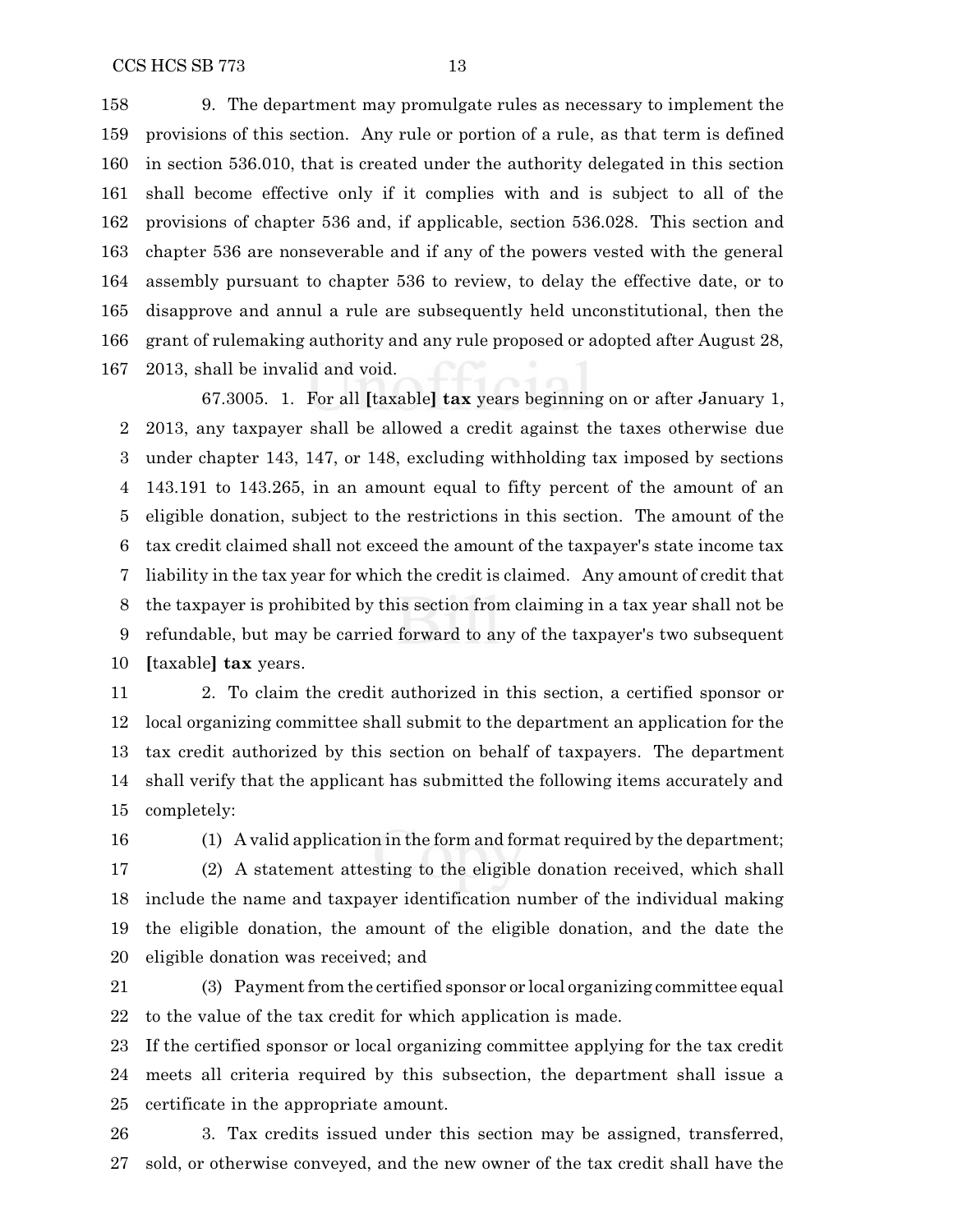same rights in the credit as the taxpayer. Whenever a certificate is assigned, transferred, sold, or otherwise conveyed, a notarized endorsement shall be filed with the department specifying the name and address of the new owner of the tax credit or the value of the credit. In no event shall the amount of tax credits issued by the department under this section exceed ten million dollars in any fiscal year.

 4. The department shall promulgate rules to implement the provisions of this section. Any rule or portion of a rule, as that term is defined in section 536.010, that is created under the authority delegated in this section shall become effective only if it complies with and is subject to all of the provisions of chapter 536 and, if applicable, section 536.028. This section and chapter 536 are nonseverable and if any of the powers vested with the general assembly pursuant to chapter 536 to review, to delay the effective date, or to disapprove and annul a rule are subsequently held unconstitutional, then the grant of rulemaking authority and any rule proposed or adopted after August 28, 2013, shall be invalid and void.

5. Under section 23.253 of the Missouri sunset act:

 (1) The provisions of the new program authorized under section 67.3000 and under this section shall automatically sunset six years after August 28, **[**2013**] 2018**, unless reauthorized by an act of the general assembly; and

 (2) If such program is reauthorized, the program authorized under section 67.3000 and under this section shall automatically sunset twelve years after the effective date of the reauthorization of these sections; and

 (3) Section 67.3000 and this section shall terminate on September first of the calendar year immediately following the calendar year in which the program authorized under these sections is sunset.

143.183. 1. As used in this section, the following terms mean:

 (1) "Nonresident entertainer", a person residing or registered as a corporation outside this state who, for compensation, performs any vocal, instrumental, musical, comedy, dramatic, dance or other performance in this state before a live audience and any other person traveling with and performing services on behalf of a nonresident entertainer, including a nonresident entertainer who is paid compensation for providing entertainment as an independent contractor, a partnership that is paid compensation for entertainment provided by nonresident entertainers, a corporation that is paid compensation for entertainment provided by nonresident entertainers, or any other entity that is paid compensation for entertainment provided by nonresident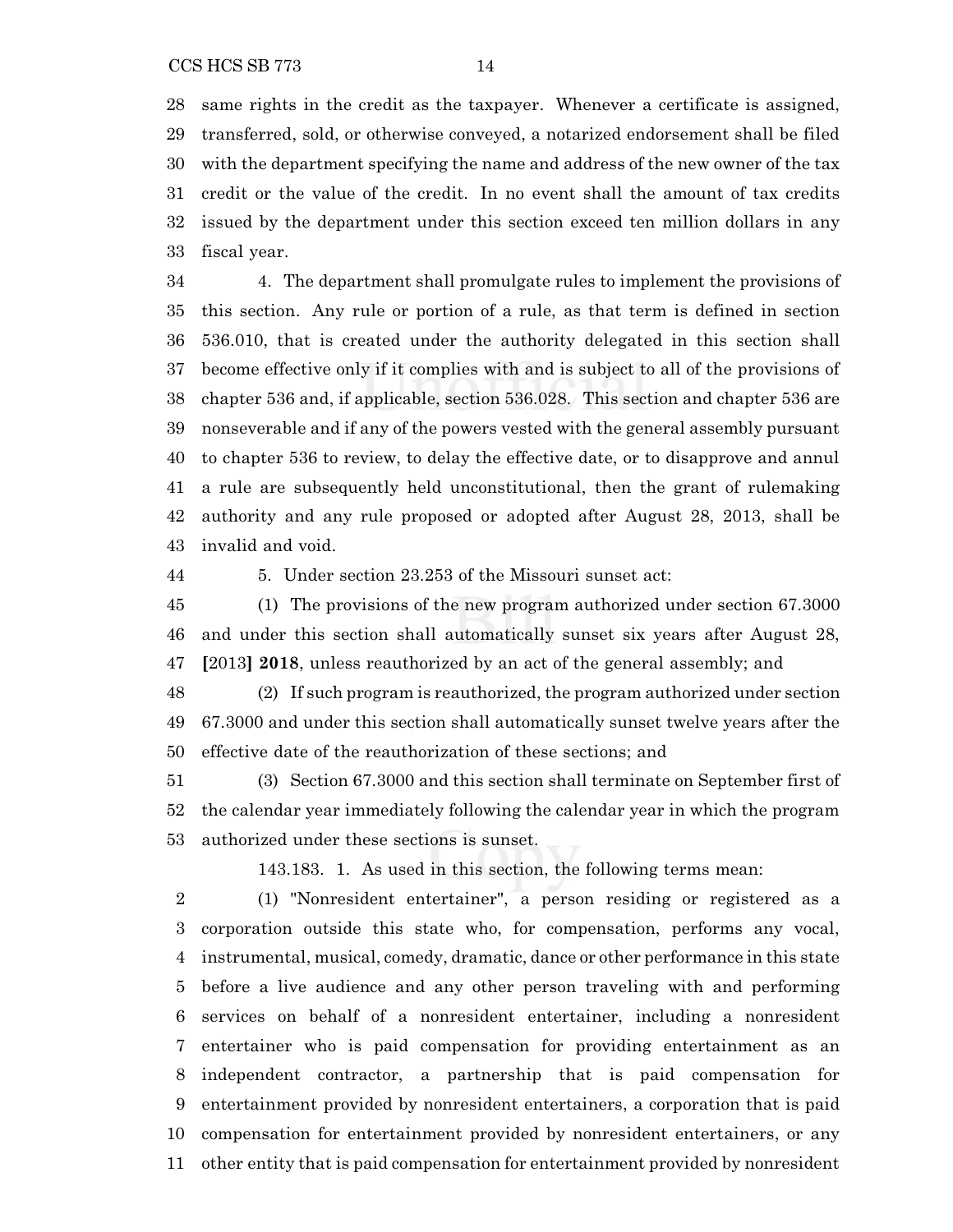entertainers;

 (2) "Nonresident member of a professional athletic team", a professional athletic team member who resides outside this state, including any active player, any player on the disabled list if such player is in uniform on the day of the game at the site of the game, and any other person traveling with and performing services on behalf of a professional athletic team;

 (3) "Personal service income" includes exhibition and regular season salaries and wages, guaranteed payments, strike benefits, deferred payments, severance pay, bonuses, and any other type of compensation paid to the nonresident entertainer or nonresident member of a professional athletic team, but does not include prizes, bonuses or incentive money received from competition in a livestock, equine or rodeo performance, exhibition or show;

 (4) "Professional athletic team" includes, but is not limited to, any professional baseball, basketball, football, soccer and hockey team.

 2. Any person, venue, or entity who pays compensation to a nonresident entertainer shall deduct and withhold from such compensation as a prepayment of tax an amount equal to two percent of the total compensation if the amount of compensation is in excess of three hundred dollars paid to the nonresident entertainer. For purposes of this section, the term "person, venue, or entity who pays compensation" shall not be construed to include any person, venue, or entity that is exempt from taxation under 26 U.S.C. Section 501(c)(3), as amended, and that pays an amount to the nonresident entertainer for the entertainer's appearance but receives no benefit from the entertainer's appearance other than the entertainer's performance.

 3. Any person, venue, or entity required to deduct and withhold tax pursuant to subsection 2 of this section shall, for each calendar quarter, on or before the last day of the month following the close of such calendar quarter, remit the taxes withheld in such form or return as prescribed by the director of revenue and pay over to the director of revenue or to a depository designated by the director of revenue the taxes so required to be deducted and withheld.

 4. Any person, venue, or entity subject to this section shall be considered an employer for purposes of section 143.191, and shall be subject to all penalties, interest, and additions to tax provided in this chapter for failure to comply with this section.

 5. Notwithstanding other provisions of this chapter to the contrary, the commissioner of administration, for all taxable years beginning on or after January 1, 1999, but none after December 31, **[**2020**] 2030**, shall annually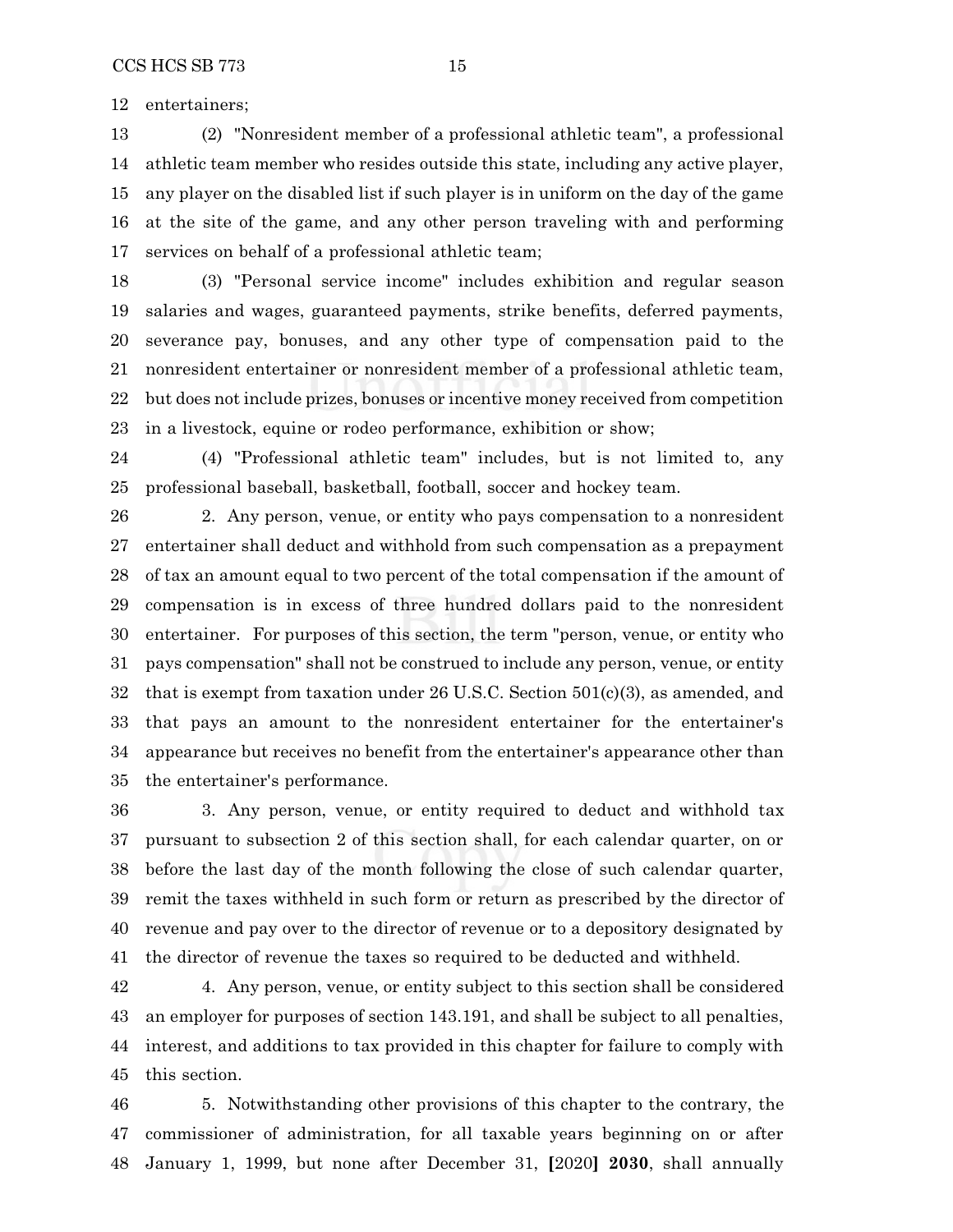estimate the amount of state income tax revenues collected pursuant to this chapter which are received from nonresident members of professional athletic teams and nonresident entertainers. For fiscal year 2000, and for each subsequent fiscal year for a period of **[**twenty-one**] thirty-one** years, sixty percent of the annual estimate of taxes generated from the nonresident entertainer and professional athletic team income tax shall be allocated annually to the Missouri arts council trust fund, and shall be transferred, subject to appropriations, from the general revenue fund to the Missouri arts council trust fund established in section 185.100 and any amount transferred shall be in addition to such agency's budget base for each fiscal year. The director shall by rule establish the method of determining the portion of personal service income of such persons that is allocable to Missouri.

 6. Notwithstanding the provisions of sections 186.050 to 186.067 to the contrary, the commissioner of administration, for all taxable years beginning on or after January 1, 1999, but for none after December 31, **[**2020**] 2030**, shall estimate annually the amount of state income tax revenues collected pursuant to this chapter which are received from nonresident members of professional athletic teams and nonresident entertainers. For fiscal year 2000, and for each subsequent fiscal year for a period of **[**twenty-one**] thirty-one** years, ten percent of the annual estimate of taxes generated from the nonresident entertainer and professional athletic team income tax shall be allocated annually to the Missouri humanities council trust fund, and shall be transferred, subject to appropriations, from the general revenue fund to the Missouri humanities council trust fund established in section 186.055 and any amount transferred shall be in addition to such agency's budget base for each fiscal year.

 7. Notwithstanding other provisions of section 182.812 to the contrary, the commissioner of administration, for all taxable years beginning on or after January 1, 1999, but for none after December 31, **[**2020**] 2030**, shall estimate annually the amount of state income tax revenues collected pursuant to this chapter which are received from nonresident members of professional athletic teams and nonresident entertainers. For fiscal year 2000, and for each subsequent fiscal year for a period of **[**twenty-one**] thirty-one** years, ten percent of the annual estimate of taxes generated from the nonresident entertainer and professional athletic team income tax shall be allocated annually to the Missouri state library networking fund, and shall be transferred, subject to appropriations, from the general revenue fund to the secretary of state for distribution to public libraries for acquisition of library materials as established in section 182.812 and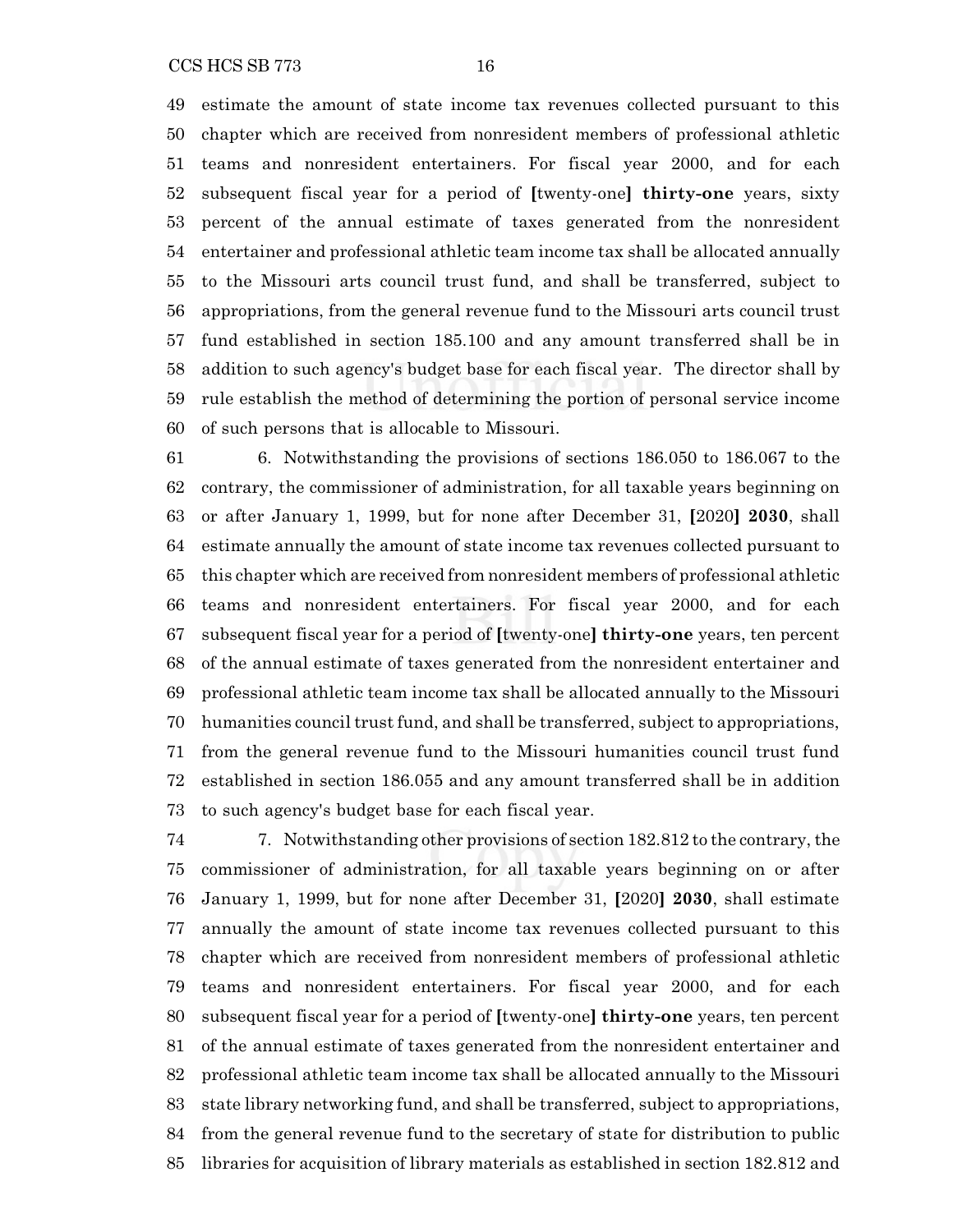any amount transferred shall be in addition to such agency's budget base for each fiscal year.

 8. Notwithstanding other provisions of section 185.200 to the contrary, the commissioner of administration, for all taxable years beginning on or after January 1, 1999, but for none after December 31, **[**2020**] 2030**, shall estimate annually the amount of state income tax revenues collected pursuant to this chapter which are received from nonresident members of professional athletic teams and nonresident entertainers. For fiscal year 2000, and for each subsequent fiscal year for a period of **[**twenty-one**] thirty-one** years, ten percent of the annual estimate of taxes generated from the nonresident entertainer and professional athletic team income tax shall be allocated annually to the Missouri public television broadcasting corporation special fund, and shall be transferred, subject to appropriations, from the general revenue fund to the Missouri public television broadcasting corporation special fund, and any amount transferred shall be in addition to such agency's budget base for each fiscal year; provided, however, that twenty-five percent of such allocation shall be used for grants to public radio stations which were qualified by the corporation for public broadcasting as of November 1, 1996. Such grants shall be distributed to each of such public radio stations in this state after receipt of the station's certification of operating and programming expenses for the prior fiscal year. Certification shall consist of the most recent fiscal year financial statement submitted by a station to the corporation for public broadcasting. The grants shall be divided into two categories, an annual basic service grant and an operating grant. The basic service grant shall be equal to thirty-five percent of the total amount and shall be divided equally among the public radio stations receiving grants. The remaining amount shall be distributed as an operating grant to the stations on the basis of the proportion that the total operating expenses of the individual station in the prior fiscal year bears to the aggregate total of operating expenses for the same fiscal year for all Missouri public radio stations which are receiving grants.

 9. Notwithstanding other provisions of section 253.402 to the contrary, the commissioner of administration, for all taxable years beginning on or after January 1, 1999, but for none after December 31, **[**2020**] 2030**, shall estimate annually the amount of state income tax revenues collected pursuant to this chapter which are received from nonresident members of professional athletic teams and nonresident entertainers. For fiscal year 2000, and for each subsequent fiscal year for a period of **[**twenty-one**] thirty-one** years, ten percent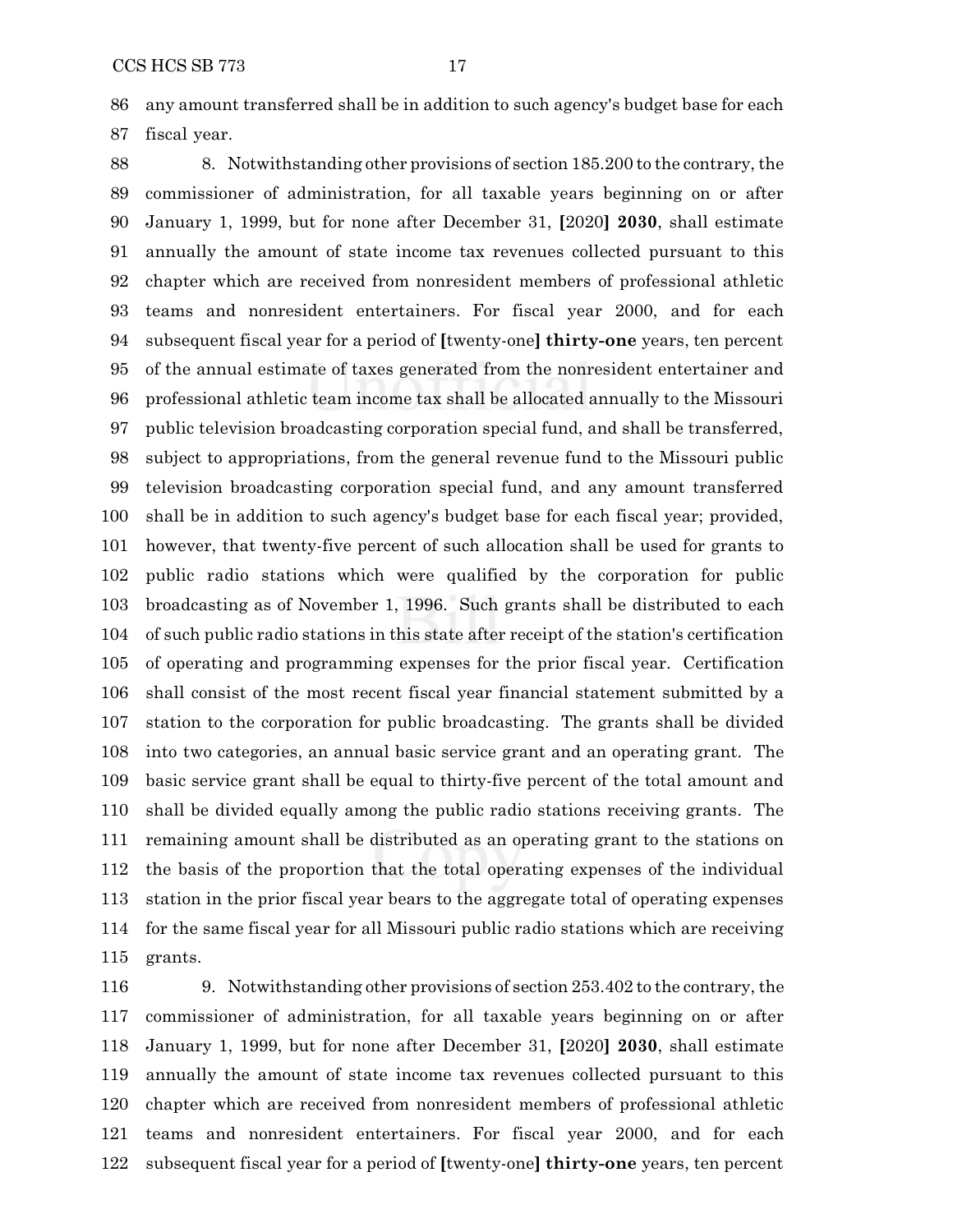of the annual estimate of taxes generated from the nonresident entertainer and professional athletic team income tax shall be allocated annually to the Missouri department of natural resources Missouri historic preservation revolving fund, and shall be transferred, subject to appropriations, from the general revenue fund to the Missouri department of natural resources Missouri historic preservation revolving fund established in section 253.402 and any amount transferred shall be in addition to such agency's budget base for each fiscal year.

 10. This section shall not be construed to apply to any person who makes a presentation for professional or technical education purposes or to apply to any presentation that is part of a seminar, conference, convention, school, or similar program format designed to provide professional or technical education.

143.451. 1. Missouri taxable income of a corporation shall include all income derived from sources within this state.

 2. A corporation described in subdivision (1) of subsection 1 of section 143.441 shall include in its Missouri taxable income all income from sources within this state, including that from the transaction of business in this state and that from the transaction of business partly done in this state and partly done in another state or states. However:

 (1) Where income results from a transaction partially in this state and partially in another state or states, and income and deductions of the portion in the state cannot be segregated, then such portions of income and deductions shall be allocated in this state and the other state or states as will distribute to this state a portion based upon the portion of the transaction in this state and the portion in such other state or states.

 (2) The taxpayer may elect to compute the portion of income from all sources in this state in the following manner, or the manner set forth in subdivision (3) of this subsection:

 (a) The income from all sources shall be determined as provided, excluding therefrom the figures for the operation of any bridge connecting this state with another state.

 (b) The amount of sales which are transactions wholly in this state shall be added to one-half of the amount of sales which are transactions partly within this state and partly without this state, and the amount thus obtained shall be divided by the total sales or in cases where sales do not express the volume of business, the amount of business transacted wholly in this state shall be added to one-half of the amount of business transacted partly in this state and partly outside this state and the amount thus obtained shall be divided by the total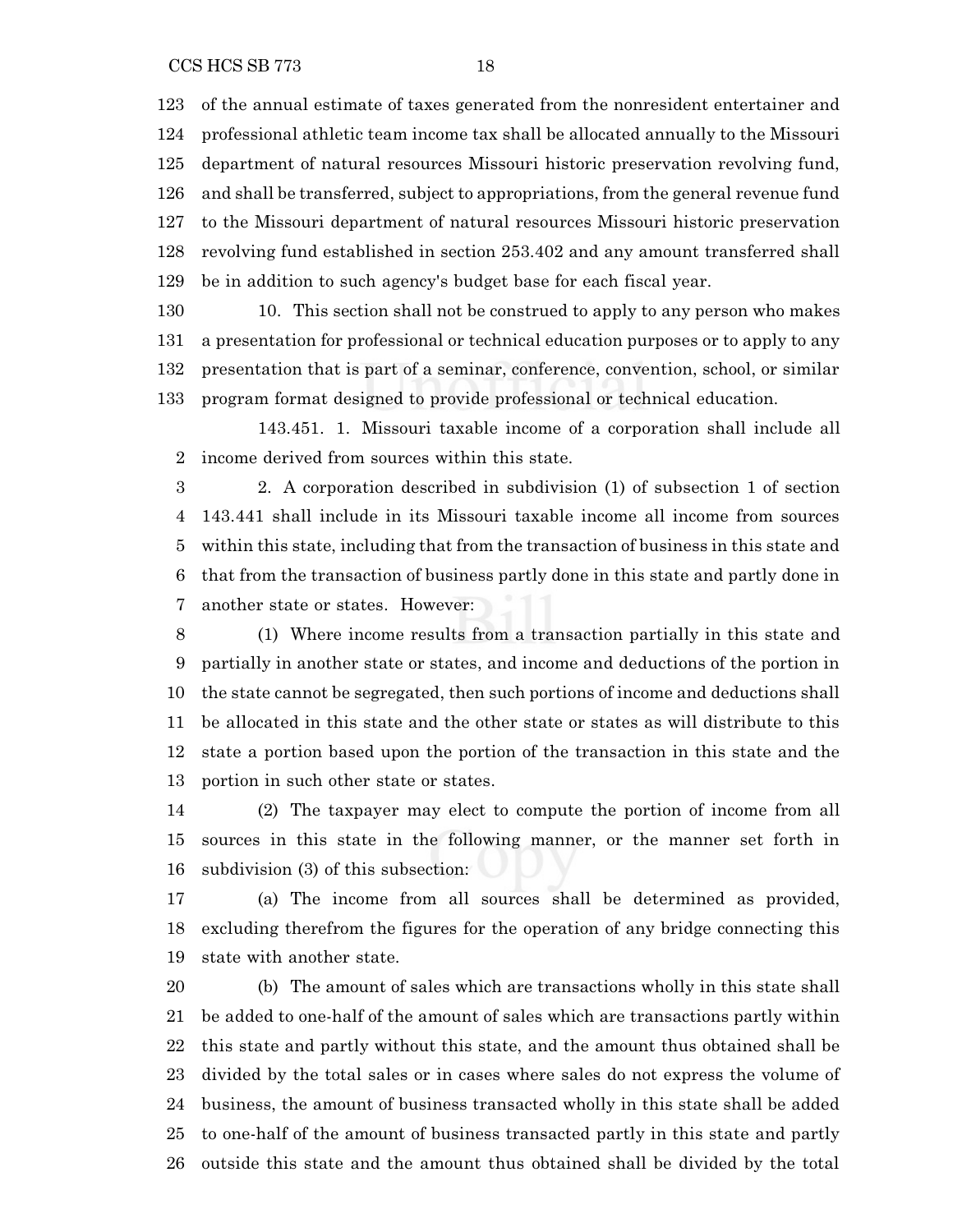fraction.

 (c) For the purposes of this subdivision, a transaction involving the sale of tangible property is:

 a. "Wholly in this state" if both the seller's shipping point and the purchaser's destination point are in this state;

 b. "Partly within this state and partly without this state" if the seller's shipping point is in this state and the purchaser's destination point is outside this state, or the seller's shipping point is outside this state and the purchaser's destination point is in this state;

 c. Not "wholly in this state" or not "partly within this state and partly without this state" only if both the seller's shipping point and the purchaser's destination point are outside this state.

(d) For purposes of this subdivision:

 a. The purchaser's destination point shall be determined without regard to the FOB point or other conditions of the sale; and

 b. The seller's shipping point is determined without regard to the location of the seller's principle office or place of business.

 (3) The taxpayer may elect to compute the portion of income from all sources in this state in the following manner:

 (a) The income from all sources shall be determined as provided, excluding therefrom the figures for the operation of any bridge connecting this state with another state;

 (b) The amount of sales which are transactions in this state shall be divided by the total sales, and the net income shall be multiplied by the fraction thus obtained, to determine the proportion of income to be used to arrive at the amount of Missouri taxable income. The investment or reinvestment of its own funds, or sale of any such investment or reinvestment, shall not be considered as sales or other business transacted for the determination of said fraction;

 (c) For the purposes of this subdivision, a transaction involving the sale of tangible property is:

a. "In this state" if the purchaser's destination point is in this state;

b. Not "in this state" if the purchaser's destination point is outside this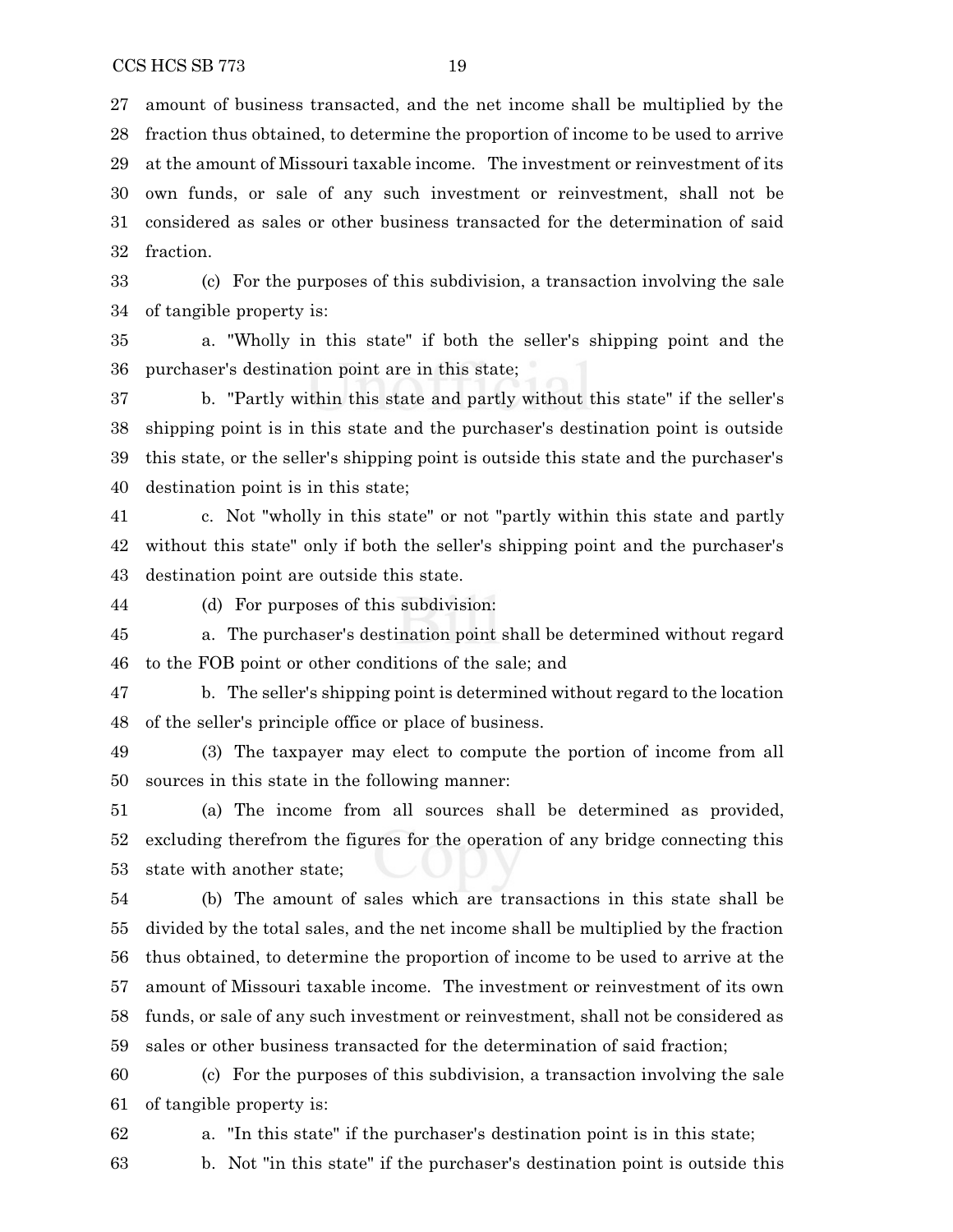state;

 (d) For purposes of this subdivision, the purchaser's destination point shall be determined without regard to the FOB point or other conditions of the sale and shall not be in this state if the purchaser received the tangible personal property from the seller in this state for delivery to the purchaser's location outside this state;

 (e) For the purposes of this subdivision, a transaction involving the sale other than the sale of tangible property is "in this state" if the taxpayer's market for the sales is in this state. The taxpayer's market for sales is in this state:

 a. In the case of sale, rental, lease, or license of real property, if and to the extent the property is located in this state;

 b. In the case of rental, lease, or license of tangible personal property, if and to the extent the property is located in this state;

 c. In the case of sale of a service, if and to the extent the ultimate beneficiary of the service is located in this state and shall not be in this state if the ultimate beneficiary of the service rendered by the taxpayer or the taxpayer's designee is located outside this state; and

d. In the case of intangible property:

 (i) That is rented, leased, or licensed, if and to the extent the property is used in this state by the rentee, lessee, or licensee, provided that intangible property utilized in marketing a good or service to a consumer is "used in this state" if that good or service is purchased by a consumer who is in this state. Franchise fees or royalties received for the rent, lease, license, or use of a trade name, trademark, service mark, or franchise system or provides a right to conduct business activity in a specific geographic area are "used in this state" to the extent the franchise location is in this state; and

 (ii) That is sold, if and to the extent the property is used in this state, provided that:

 i. A contract right, government license, or similar intangible property that authorizes the holder to conduct a business activity in a specific geographic area is "used in this state" if the geographic area includes all or part of this state;

 ii. Receipts from intangible property sales that are contingent on the productivity, use, or disposition of the intangible property shall be treated as receipts from the rental, lease, or licensing of such intangible property under item (i) of this subparagraph; and

 iii. All other receipts from a sales of intangible property shall be excluded from the numerator and denominator of the sales factor;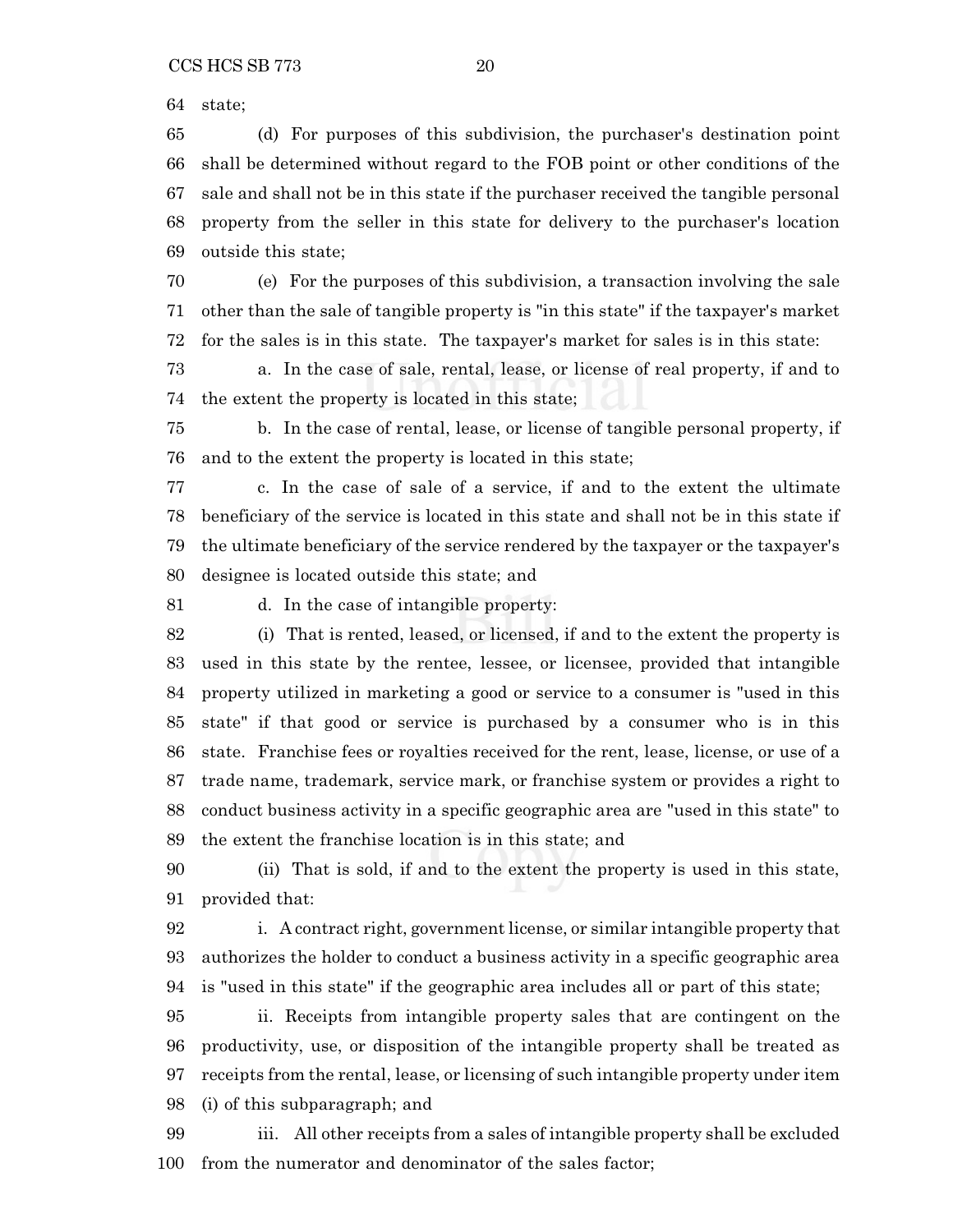(f) If the state or states of assignment under paragraph (e) of this subdivision cannot be determined, the state or states of assignment shall be reasonably approximated;

 (g) If the state of assignment cannot be determined under paragraph (e) of this subdivision or reasonably approximated under paragraph (f) of this subdivision, such sales shall be excluded from the denominator of the sales factor;

 (h) The director may prescribe such rules and regulations as necessary or appropriate to carry out the purposes of this section.

 (4) For purposes of this subsection, the following words shall, unless the context otherwise requires, have the following meaning:

 (a) "Administration services" include, but are not limited to, clerical, fund or shareholder accounting, participant record keeping, transfer agency, bookkeeping, data processing, custodial, internal auditing, legal and tax services performed for an investment company;

 (b) "Affiliate", the meaning as set forth in 15 U.S.C. Section 80a-2(a)(3)(C), as may be amended from time to time;

 (c) "Distribution services" include, but are not limited to, the services of advertising, servicing, marketing, underwriting or selling shares of an investment company, but, in the case of advertising, servicing or marketing shares, only where such service is performed by a person who is, or in the case of a closed end company, was, either engaged in the services of underwriting or selling investment company shares or affiliated with a person that is engaged in the service of underwriting or selling investment company shares. In the case of an open end company, such service of underwriting or selling shares must be performed pursuant to a contract entered into pursuant to 15 U.S.C. Section 80a-15(b), as from time to time amended;

 (d) "Investment company", any person registered under the federal Investment Company Act of 1940, as amended from time to time, (the act) or a company which would be required to register as an investment company under the act except that such person is exempt to such registration pursuant to Section 80a-3(c)(1) of the act;

 (e) "Investment funds service corporation" includes any corporation or S corporation doing business in the state which derives more than fifty percent of its gross income in the ordinary course of business from the provision directly or indirectly of management, distribution or administration services to or on behalf of an investment company or from trustees, sponsors and participants of employee benefit plans which have accounts in an investment company. An investment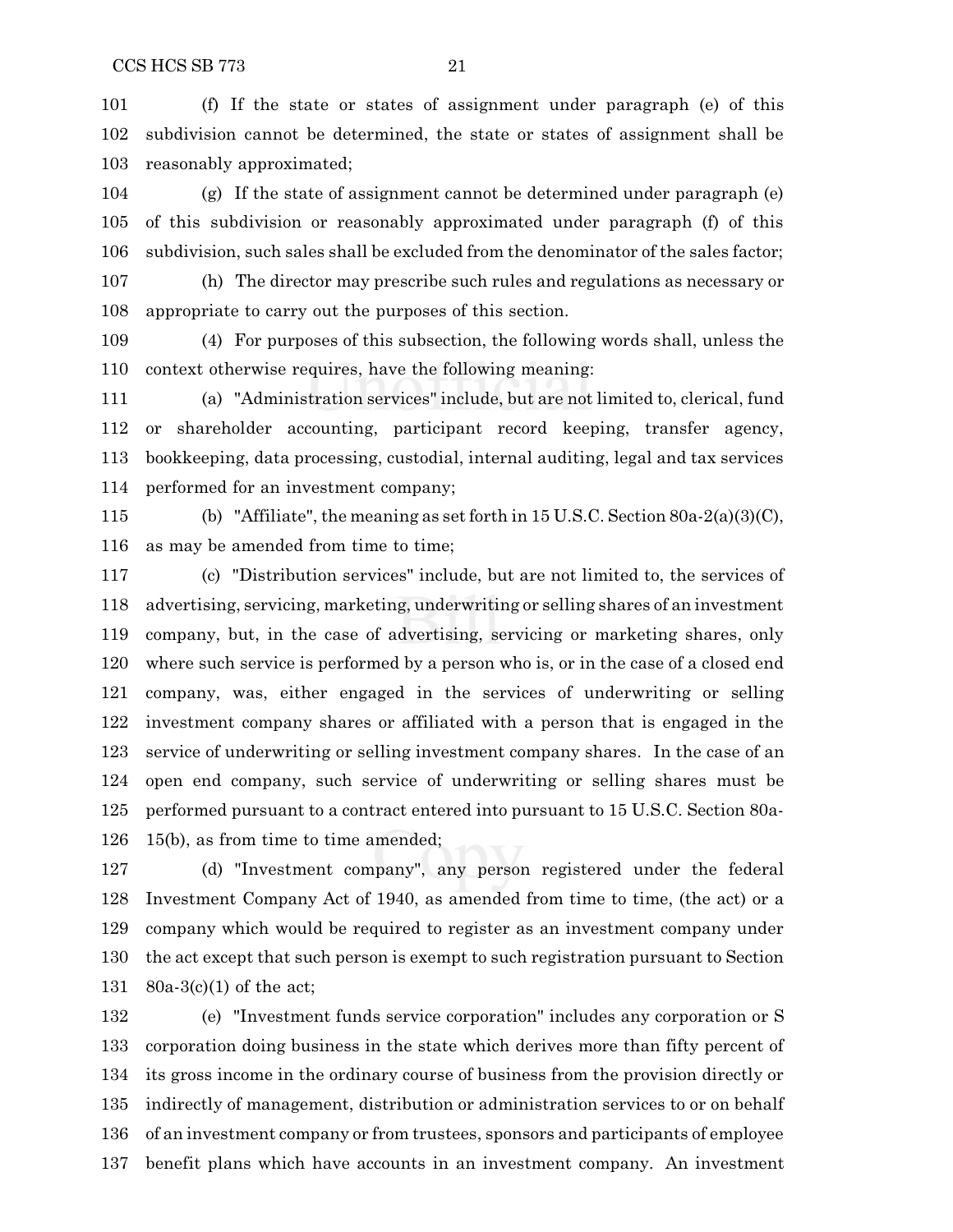CCS HCS SB 773 22

 funds service corporation shall include any corporation or S corporation providing management services as an investment advisory firm registered under Section 203 of the Investment Advisors Act of 1940, as amended from time to time, regardless of the percentage of gross revenues consisting of fees from management services provided to or on behalf of an investment company;

 (f) "Management services" include but are not limited to, the rendering of investment advice directly or indirectly to an investment company making determinations as to when sales and purchases of securities are to be made on behalf of the investment company, or the selling or purchasing of securities constituting assets of an investment company, and related activities, but only where such activity or activities are performed:

 a. Pursuant to a contract with the investment company entered into pursuant to 15 U.S.C. Section 80a-15(a), as from time to time amended;

 b. For a person that has entered into such contract with the investment company; or

 c. For a person that is affiliated with a person that has entered into such contract with an investment company;

 (g) "Qualifying sales", gross income derived from the provision directly or indirectly of management, distribution or administration services to or on behalf of an investment company or from trustees, sponsors and participants of employee benefit plans which have accounts in an investment company. For purposes of this section, "gross income" is defined as that amount of income earned from qualifying sources without deduction of expenses related to the generation of such income;

 (h) "Residence", presumptively the fund shareholder's mailing address on the records of the investment company. If, however, the investment company or the investment funds service corporation has actual knowledge that the fund shareholder's primary residence or principal place of business is different than the fund shareholder's mailing address such presumption shall not control. To the extent an investment funds service corporation does not have access to the records of the investment company, the investment funds service corporation may employ reasonable methods to determine the investment company fund shareholder's residence.

 (5) Notwithstanding other provisions of law to the contrary, qualifying sales of an investment funds service corporation, or S corporation, shall be considered wholly in this state only to the extent that the fund shareholders of the investment companies, to which the investment funds service corporation, or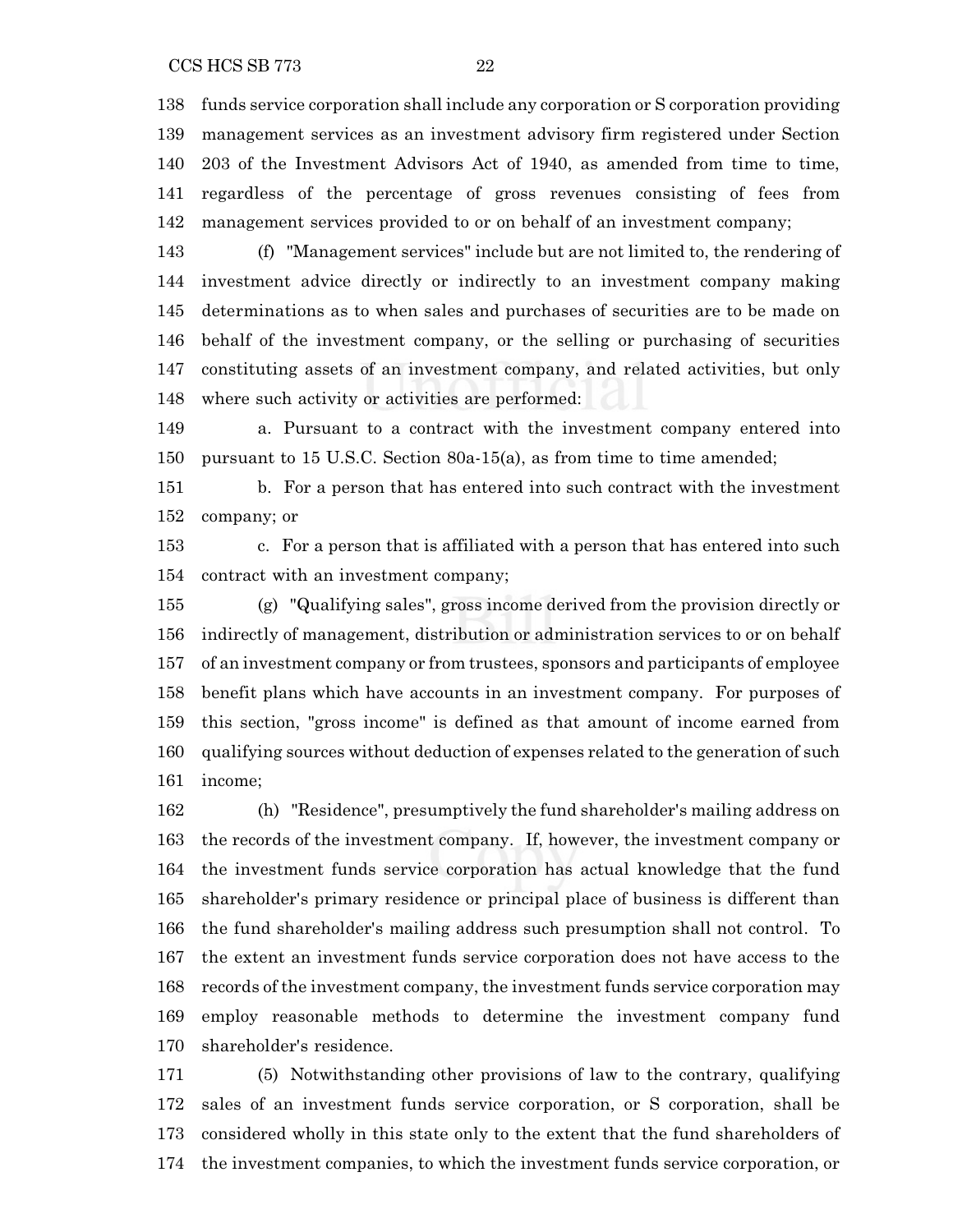S corporation, provide services, are residenced in this state. Wholly in this state qualifying sales of an investment funds service corporation, or S corporation, shall be determined as follows:

 (a) By multiplying the investment funds service corporation's total dollar amount of qualifying sales from services provided to each investment company by a fraction, the numerator of which shall be the average of the number of shares owned by the investment company's fund shareholders residenced in this state at the beginning of and at the end of the investment company's taxable year that ends with or within the investment funds service corporation's taxable year, and the denominator of which shall be the average of the number of shares owned by the investment company's fund shareholders everywhere at the beginning of and at the end of the investment company's taxable year that ends with or within the investment funds service corporation's taxable year;

 (b) A separate computation shall be made to determine the wholly in this state qualifying sales from each investment company. The qualifying sales for each investment company shall be multiplied by the respective percentage of each fund, as calculated pursuant to paragraph (a) of this subdivision. The product of this equation shall result in the wholly in this state qualifying sales. The qualifying sales for each investment company which are not wholly in this state will be considered wholly without this state;

 (c) To the extent an investment funds service corporation has sales which are not qualifying sales, those nonqualified sales shall be apportioned to this state based on the methodology utilized by the investment funds service corporation without regard to this subdivision.

 **(6) Notwithstanding the Multistate Tax Compact, sections 32.200 to 32.240, this section, and section 143.461 to the contrary, sales and business transactions shall not include any intercompany transactions, as that term is defined under 26 C.F.R. 1.1502-13, between corporations that file a consolidated income tax return in this state.**

 3. Any corporation described in subdivision (1) of subsection 1 of section 143.441 organized in this state or granted a permit to operate in this state for the transportation or care of passengers shall report its gross earnings within the state on intrastate business and shall also report its gross earnings on all interstate business done in this state which report shall be subject to inquiry for the purpose of determining the amount of income to be included in Missouri taxable income. The previous sentence shall not apply to a railroad.

4. A corporation described in subdivision (2) of subsection 1 of section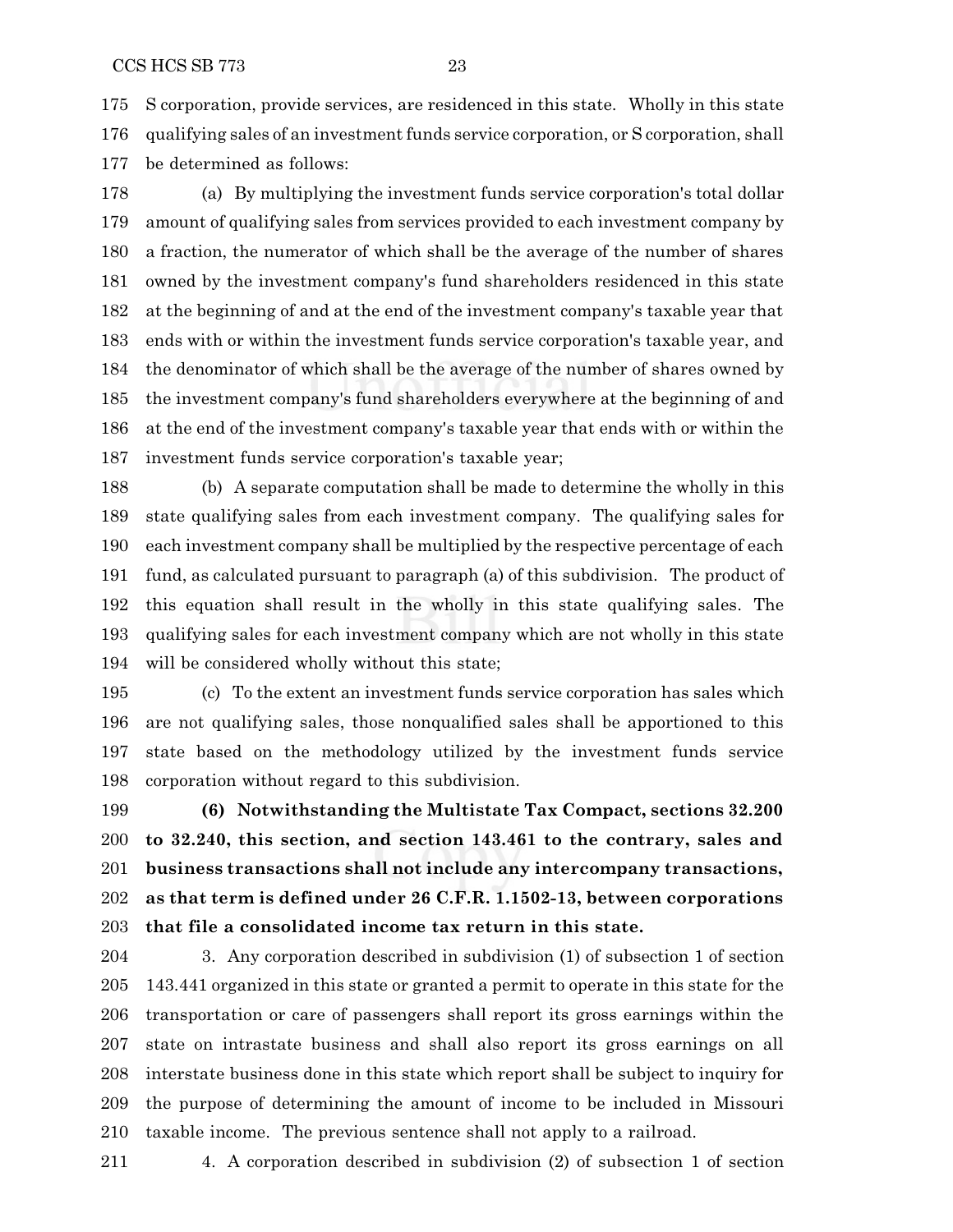143.441 shall include in its Missouri taxable income all income arising from all sources in this state and all income from each transportation service wholly within this state, from each service where the only lines of such corporation used are those in this state, and such proportion of revenue from each service where the facilities of such corporation in this state and in another state or states are used, as the mileage used over the lines of such corporation in the state shall bear to the total mileage used over the lines of such corporation. The taxpayer may elect to compute the portion of income from all sources within this state in the following manner:

(1) The income from all sources shall be determined as provided;

 (2) The amount of investment of such corporation on December thirty-first of each year in this state in fixed transportation facilities, real estate and improvements, plus the value on December thirty-first of each year of any fixed transportation facilities, real estate and improvements in this state leased from any other railroad shall be divided by the sum of the total amount of investment of such corporation on December thirty-first of each year in fixed transportation facilities, real estate and improvements, plus the value on December thirty-first of each year, of any fixed transportation facilities, real estate and improvements leased from any other railroad. Where any fixed transportation facilities, real estate or improvements are leased by more than one railroad, such portion of the value shall be used by each railroad as the rental paid by each shall bear to the rental paid by all lessees. The income shall be multiplied by the fraction thus obtained to determine the proportion to be used to arrive at the amount of Missouri taxable income.

 5. A corporation described in subdivision (3) of subsection 1 of section 143.441 shall include in its Missouri taxable income one-half of the net income from the operation of a bridge between this and another state. If any such bridge is owned or operated by a railroad corporation or corporations, or by a corporation owning a railroad corporation using such bridge, then the figures for operation of such bridge may be included in the return of such railroad or railroads; or if such bridge is owned or operated by any other corporation which may now or hereafter be required to file an income tax return, one-half of the income or loss to such corporation from such bridge may be included in such return by adding or subtracting same to or from another net income or loss shown by the return. 6. A corporation described in subdivision (4) of subsection 1 of section 143.441 shall include in its Missouri taxable income all income arising from all sources within this state. Income shall include revenue from each telephonic or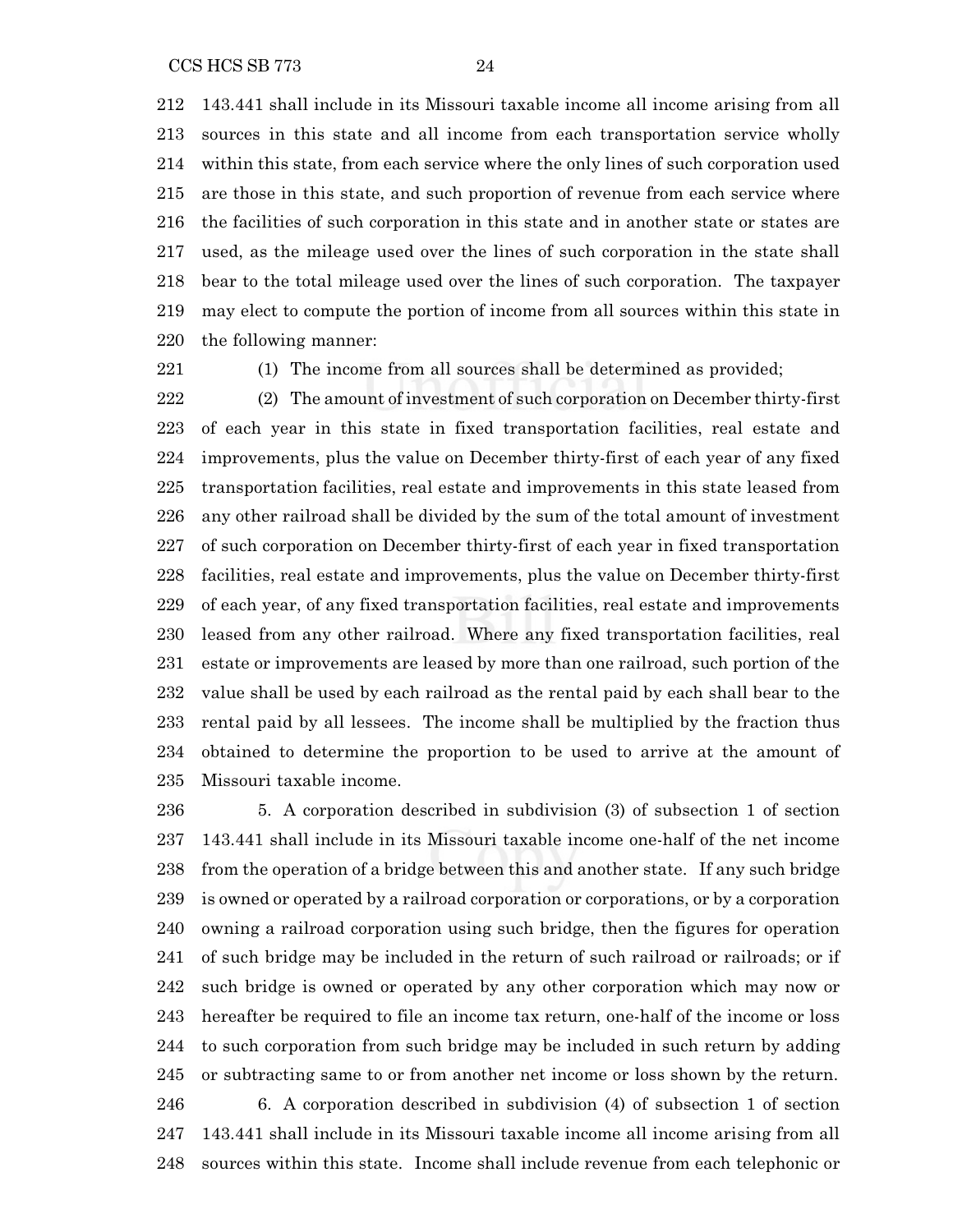telegraphic service rendered wholly within this state; from each service rendered for which the only facilities of such corporation used are those in this state; and from each service rendered over the facilities of such corporation in this state and in other state or states, such proportion of such revenue as the mileage involved in this state shall bear to the total mileage involved over the lines of said company in all states. The taxpayer may elect to compute the portion of income from all sources within this state in the following manner:

(1) The income from all sources shall be determined as provided;

 (2) The amount of investment of such corporation on December thirty-first of each year in this state in telephonic or telegraphic facilities, real estate and improvements thereon, shall be divided by the amount of the total investment of such corporation on December thirty-first of each year in telephonic or telegraphic facilities, real estate and improvements. The income of the taxpayer shall be multiplied by **the** fraction thus obtained to determine the proportion to be used to arrive at the amount of Missouri taxable income.

 7. From the income determined in subsections 2, 3, 4, 5 and 6 of this section to be from all sources within this state shall be deducted such of the deductions for expenses in determining Missouri taxable income as were incurred in this state to produce such income and all losses actually sustained in this state in the business of the corporation.

 8. If a corporation derives only part of its income from sources within Missouri, its Missouri taxable income shall only reflect the effect of the following listed deductions to the extent applicable to Missouri. The deductions are: (a) its deduction for federal income taxes pursuant to section 143.171, and (b) the effect on Missouri taxable income of the deduction for net operating loss allowed by Section 172 of the Internal Revenue Code. The extent applicable to Missouri shall be determined by multiplying the amount that would otherwise affect Missouri taxable income by the ratio for the year of the Missouri taxable income of the corporation for the year divided by the Missouri taxable income for the year as though the corporation had derived all of its income from sources within Missouri. For the purpose of the preceding sentence, Missouri taxable income shall not reflect the listed deductions.

 9. Any investment funds service corporation organized as a corporation or S corporation which has any shareholders residenced in this state shall be subject to Missouri income tax as provided in this chapter.

 10. The provisions of this section do not impact any other apportionment election available to a taxpayer under Missouri statutes **unless explicitly**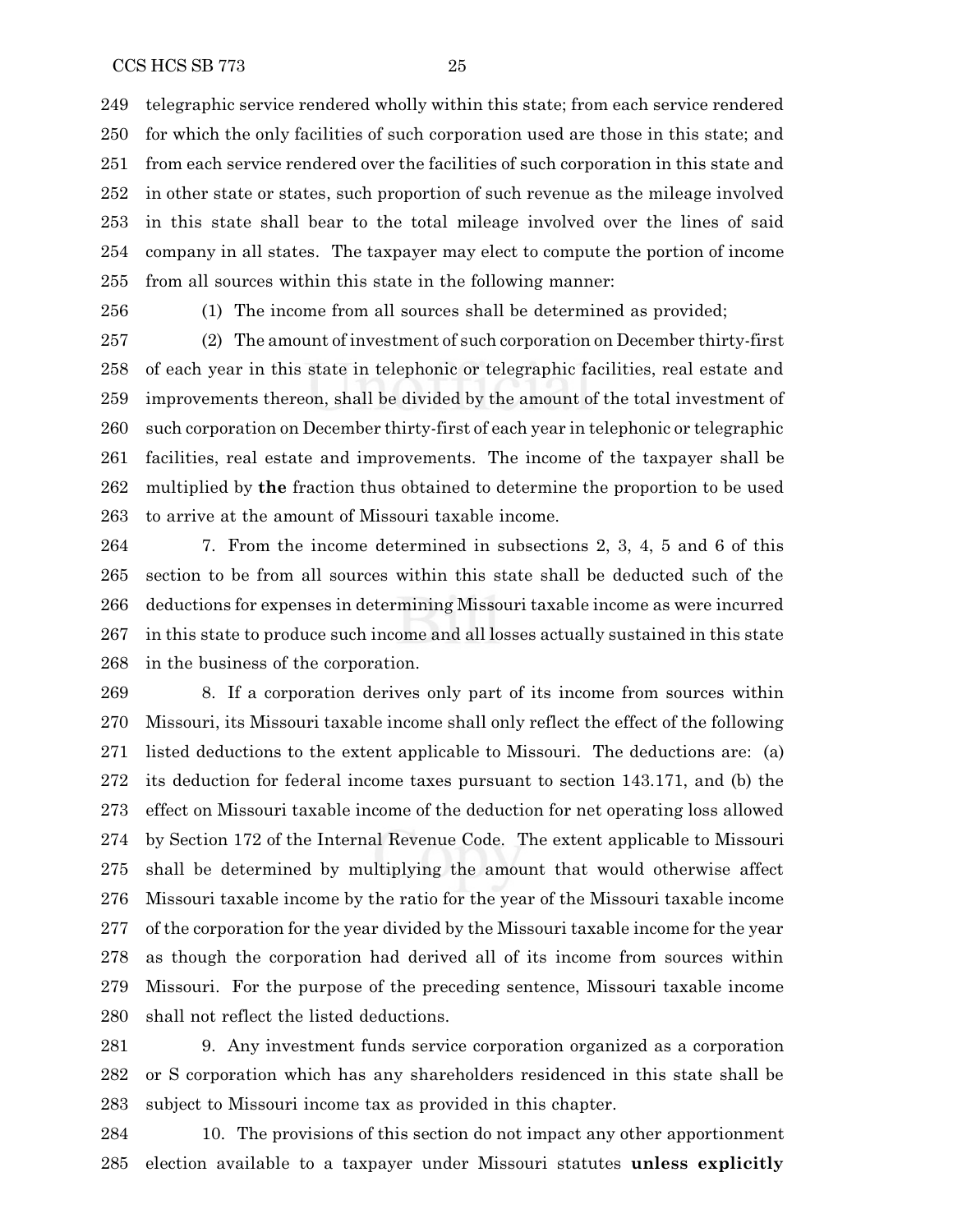### **stated in this section**.

253.545. As used in sections 253.545 to 253.559, the following terms mean, unless the context requires otherwise:

 (1) "Certified historic structure", a property located in Missouri and listed individually on the National Register of Historic Places;

 (2) "Deed in lieu of foreclosure or voluntary conveyance", a transfer of title from a borrower to the lender to satisfy the mortgage debt and avoid foreclosure;

 (3) "Eligible property", property located in Missouri and offered or used for residential or business purposes;

 (4) "Leasehold interest", a lease in an eligible property for a term of not less than thirty years;

 (5) "Principal", a managing partner, general partner, or president of a taxpayer;

 (6) **"Projected net fiscal benefit", the total net fiscal benefit to the state or municipality, less any state or local benefits offered to the taxpayer for a project, as determined by the department of economic development;**

 **(7) "Qualified census tract", a census tract with a poverty rate of twenty percent or higher as determined by a map and listing of census tracts which shall be published by the department of economic development and updated on a five-year cycle, and which map and listing shall depict census tracts with twenty percent poverty rate or higher, grouped by census tracts with twenty percent to forty-two percent poverty, and forty-two percent to eighty-one percent poverty as determined by the most current five-year figures published by the American Community Survey conducted by the United States Census Bureau;**

 **(8)** "Structure in a certified historic district", a structure located in Missouri which is certified by the department of natural resources as contributing to the historic significance of a certified historic district listed on the National Register of Historic Places, or a local district that has been certified by the United States Department of the Interior;

 **[**(7)**] (9)** "Taxpayer", any person, firm, partnership, trust, estate, limited liability company, or corporation.

253.550. 1. Any taxpayer incurring costs and expenses for the rehabilitation of eligible property, which is a certified historic structure or structure in a certified historic district, may, subject to the provisions of this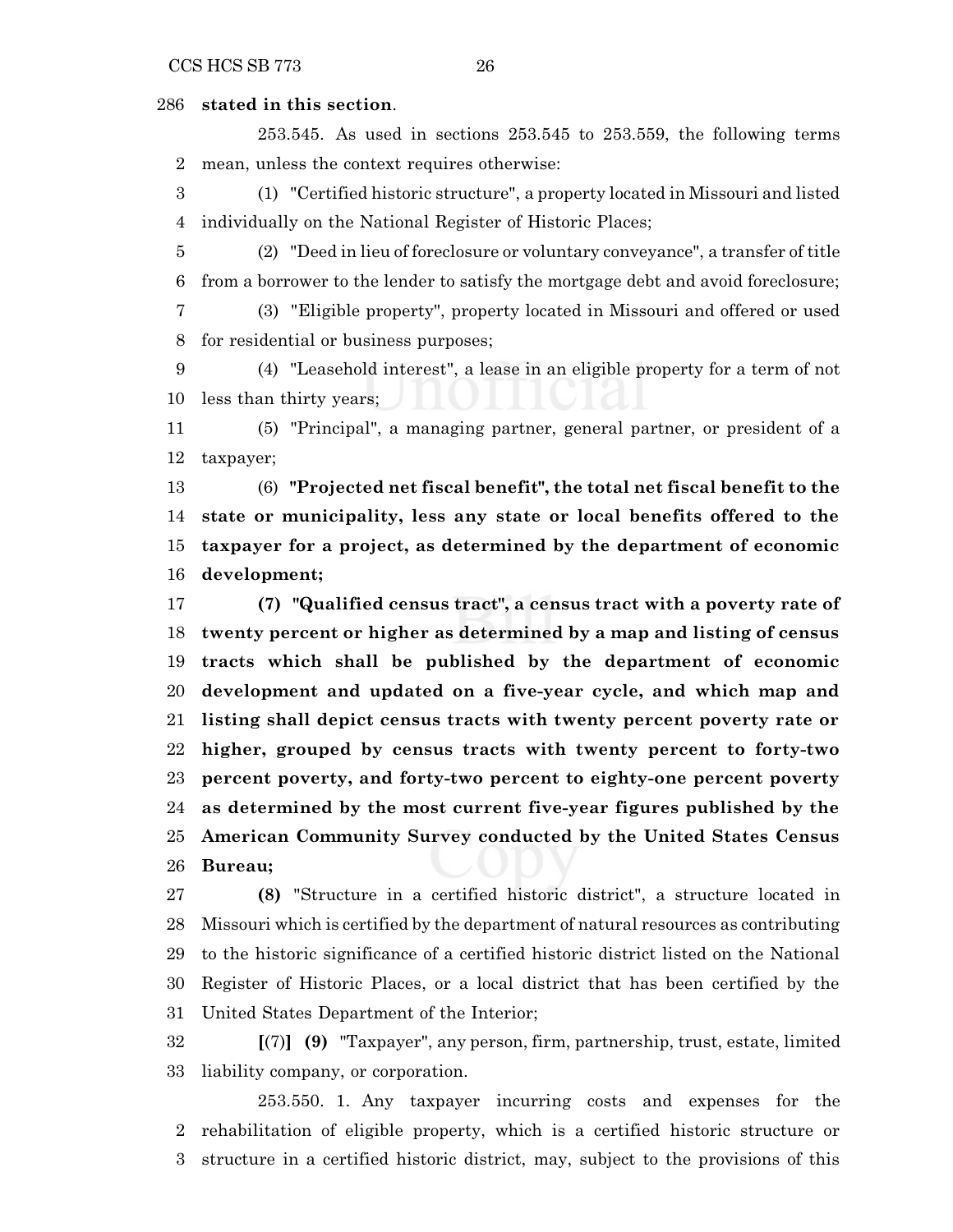section and section 253.559, receive a credit against the taxes imposed pursuant

 to chapters 143 and 148, except for sections 143.191 to 143.265, on such taxpayer in an amount equal to twenty-five percent of the total costs and expenses of rehabilitation incurred after January 1, 1998, which shall include, but not be limited to, qualified rehabilitation expenditures as defined under section 47(c)(2)(A) of the Internal Revenue Code of 1986, as amended, and the related regulations thereunder, provided the rehabilitation costs associated with rehabilitation and the expenses exceed fifty percent of the total basis in the property and the rehabilitation meets standards consistent with the standards of the Secretary of the United States Department of the Interior for rehabilitation as determined by the state historic preservation officer of the Missouri department of natural resources.

 2. **(1)** During the period beginning on January 1, 2010, but ending on or after June 30, 2010, the department of economic development shall not approve applications for tax credits under the provisions of subsections **[**3**] 4** and **[**8**] 10** of section 253.559 which, in the aggregate, exceed seventy million dollars, increased by any amount of tax credits for which approval shall be rescinded under the provisions of section 253.559. For each fiscal year beginning on or after July 1, 2010, **but ending before June 30, 2018,** the department of economic development shall not approve applications for tax credits under the provisions of subsections **[**3**] 4** and **[**8**] 10** of section 253.559 which, in the aggregate, exceed one hundred forty million dollars, increased by any amount of tax credits for which approval shall be rescinded under the provisions of section 253.559. **For each fiscal year beginning on or after July 1, 2018, the department of economic development shall not approve applications for tax credits under the provisions of subsections 4 and 10 of section 253.559 which, in the aggregate, exceed ninety million dollars, increased by any amount of tax credits for which approval shall be rescinded under the provisions of section 253.559.** The limitations provided under this subsection shall not apply to applications approved under the provisions of subsection **[**3**] 4** of section 253.559 for projects to receive less than two hundred seventy-five thousand dollars in tax credits.

 **(2) For each fiscal year beginning on or after July 1, 2018, the department shall authorize an amount up to, but not to exceed, an additional thirty million dollars in tax credits issued under subsections 4 and 10 of section 253.559, provided that such tax credits are authorized solely for projects located in a qualified census tract.**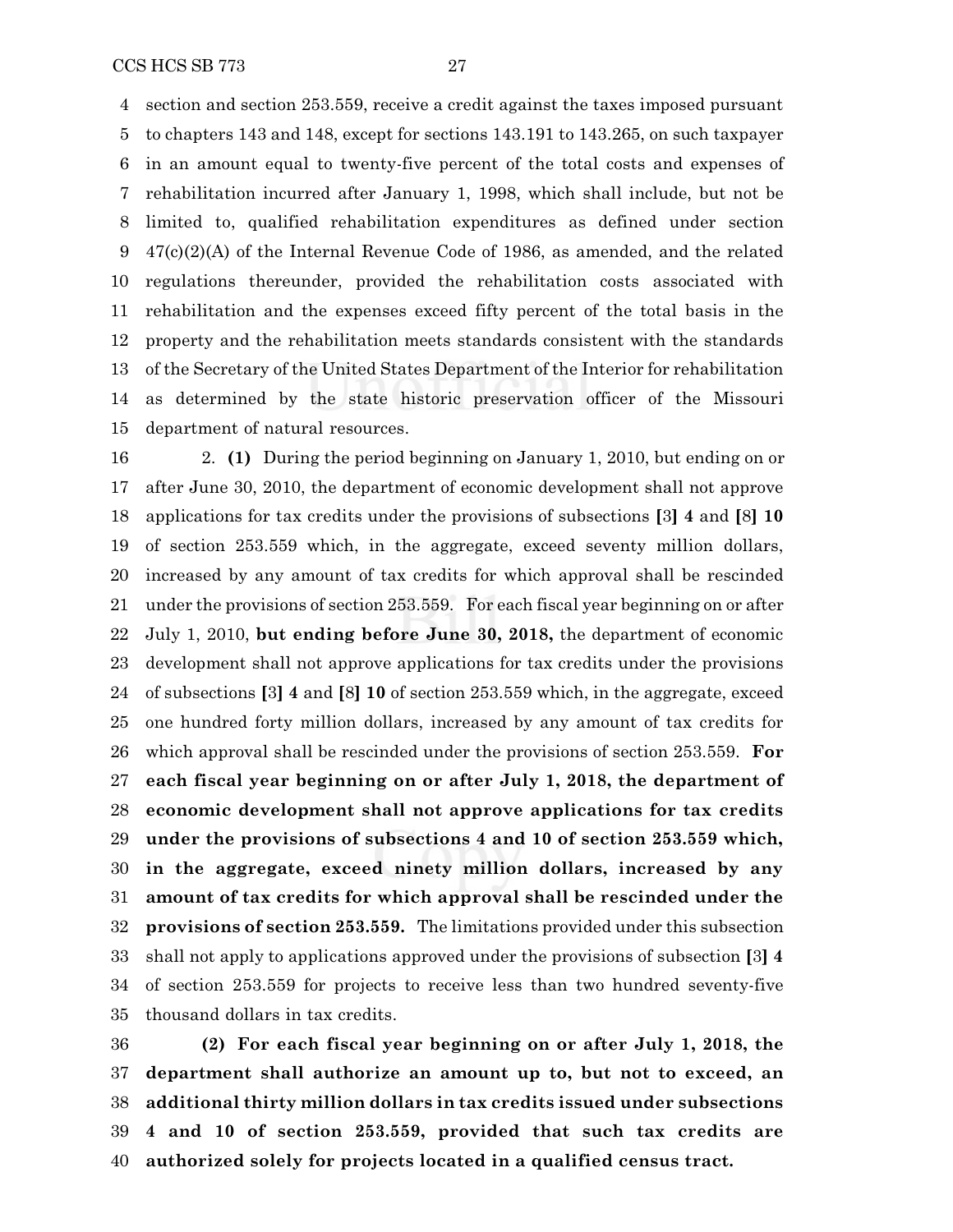CCS HCS SB 773 28

 **(3) For each fiscal year beginning on or after July 1, 2018, if the maximum amount of tax credits allowed in any fiscal year as provided under subdivisions (1) and (2) of this subsection is authorized, the maximum amount of tax credits allowed under subdivision (1) of this subsection shall be adjusted by the percentage increase in the Consumer Price Index for All Urban Consumers, or its successor index, as such index is defined and officially reported by the United States Department of Labor, or its successor agency. Only one such adjustment shall be made for each instance in which the provisions of this subdivision apply. The director of the department of economic development shall publish such adjusted amount.**

 3. For all applications for tax credits approved on or after January 1, 2010, no more than two hundred fifty thousand dollars in tax credits may be issued for eligible costs and expenses incurred in the rehabilitation of an eligible property which is a nonincome producing single-family, owner-occupied residential property and is either a certified historic structure or a structure in a certified historic district.

 4. The limitations on tax credit authorization provided under the provisions of **[**subsections**] subsection** 2 **[**and 3**]** of this section shall not apply to:

 (1) Any application submitted by a taxpayer, which has received approval from the department prior to **[**January 1, 2010**] October 1, 2018**; or

 (2) Any taxpayer applying for tax credits, provided under this section, which, on or before **[**January 1, 2010**] October 1, 2018**, has filed an application with the department evidencing that such taxpayer:

 (a) Has incurred costs and expenses for an eligible property which exceed the lesser of five percent of the total project costs or one million dollars and received an approved Part I from the Secretary of the United States Department of Interior; or

 (b) Has received certification, by the state historic preservation officer, that the rehabilitation plan meets the standards consistent with the standards of the Secretary of the United States Department of the Interior, and the rehabilitation costs and expenses associated with such rehabilitation shall exceed fifty percent of the total basis in the property.

253.559. 1. To obtain approval for tax credits allowed under sections 253.545 to 253.559, a taxpayer shall submit an application for tax credits to the department of economic development. Each application for approval, including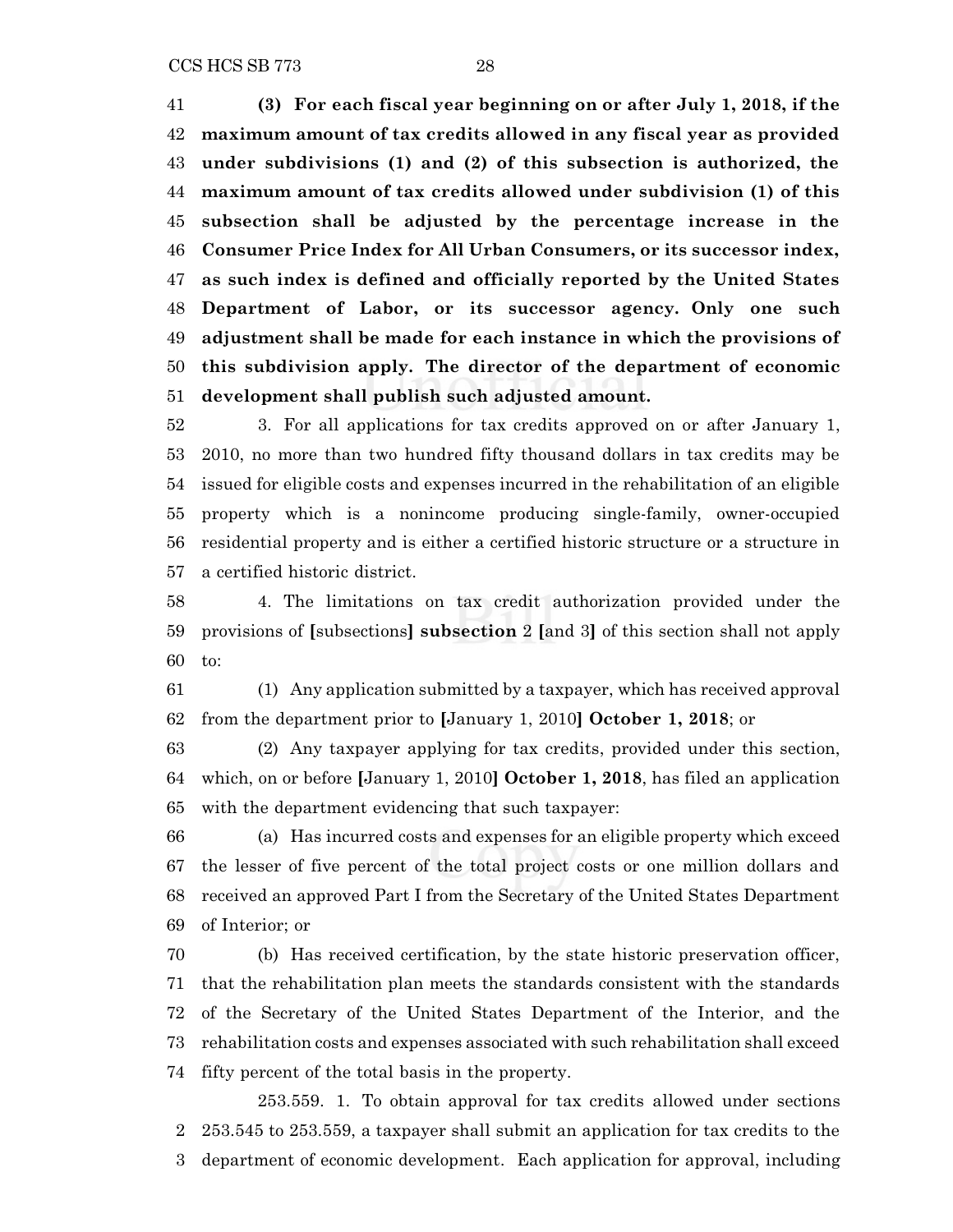any applications received for supplemental allocations of tax credits as provided under subsection 8 of this section, shall be prioritized for review and approval, in the order of the date on which the application was postmarked, with the oldest postmarked date receiving priority. Applications postmarked on the same day shall go through a lottery process to determine the order in which such

applications shall be reviewed.

 2. Each application shall be reviewed by the department of economic development for approval. In order to receive approval, an application, other than applications submitted under the provisions of subsection **[**8**] 10** of this section, shall include:

 (1) Proof of ownership or site control. Proof of ownership shall include evidence that the taxpayer is the fee simple owner of the eligible property, such as a warranty deed or a closing statement. Proof of site control may be evidenced by a leasehold interest or an option to acquire such an interest. If the taxpayer is in the process of acquiring fee simple ownership, proof of site control shall include an executed sales contract or an executed option to purchase the eligible property;

 (2) Floor plans of the existing structure, architectural plans, and, where applicable, plans of the proposed alterations to the structure, as well as proposed additions;

 (3) The estimated cost of rehabilitation, the anticipated total costs of the project, the actual basis of the property, as shown by proof of actual acquisition costs, the anticipated total labor costs, the estimated project start date, and the estimated project completion date;

 (4) Proof that the property is an eligible property and a certified historic structure or a structure in a certified historic district; **[**and**]**

 (5) **A copy of all land use and building approvals reasonably necessary for the commencement of the project; and**

 **(6)** Any other information which the department of economic development may reasonably require to review the project for approval.

 Only the property for which a property address is provided in the application shall be reviewed for approval. Once selected for review, a taxpayer shall not be permitted to request the review of another property for approval in the place of the property contained in such application. Any disapproved application shall be removed from the review process. If an application is removed from the review process, the department of economic development shall notify the taxpayer in writing of the decision to remove such application. Disapproved applications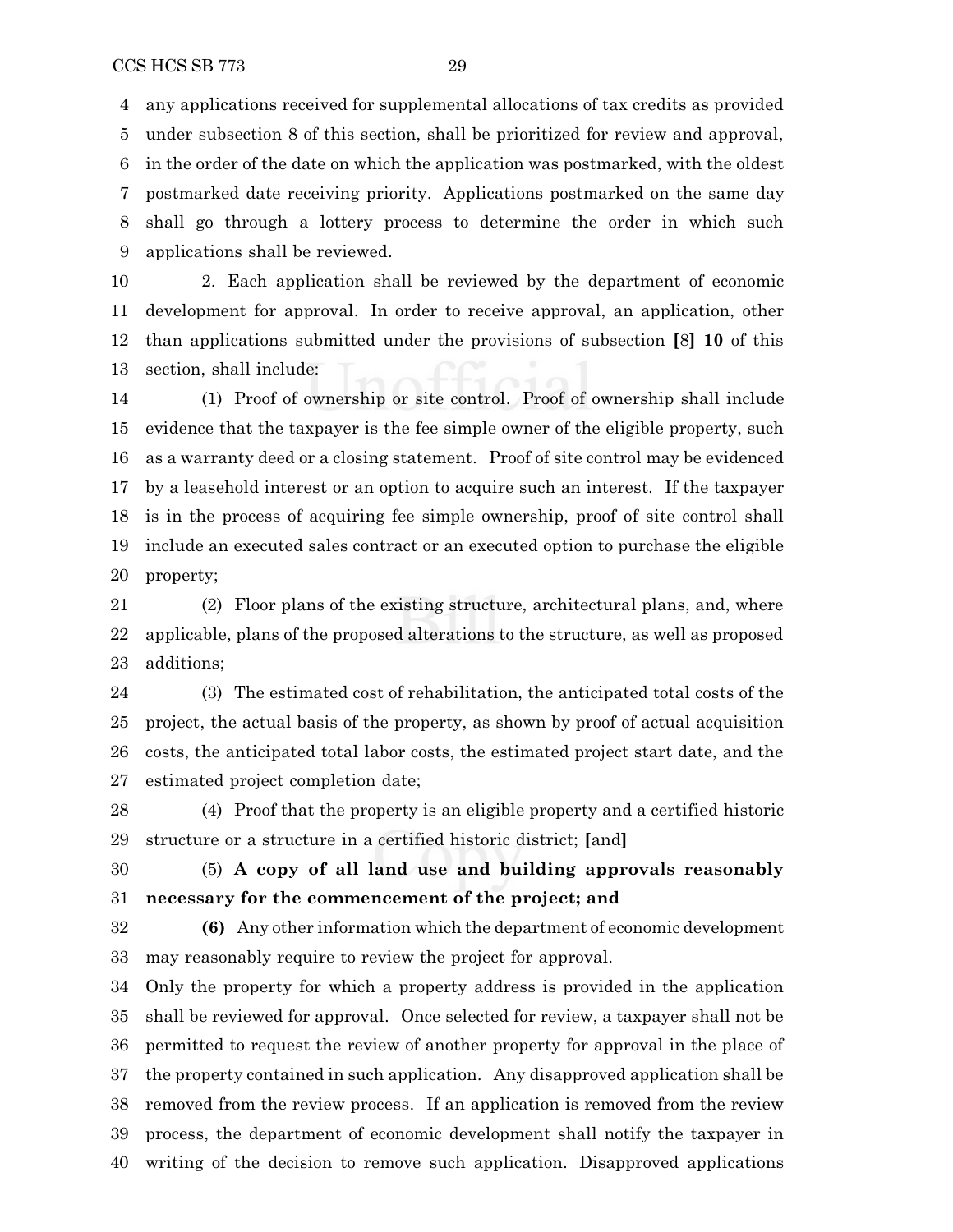shall lose priority in the review process. A disapproved application, which is removed from the review process, may be resubmitted, but shall be deemed to be a new submission for purposes of the priority procedures described in this section.

 3. **(1) In evaluating an application for tax credits submitted under this section, the department of economic development shall also consider:**

 **(a) The amount of projected net fiscal benefit of the project to the state and local municipality, and the period in which the state and municipality would realize such net fiscal benefit;**

 **(b) The overall size and quality of the proposed project, including the estimated number of new jobs to be created by the project, the potential multiplier effect of the project, and similar factors;**

**(c) The level of economic distress in the area; and**

 **(d) Input from the local elected officials in the local municipality in which the proposed project is located as to the importance of the proposed project to the municipality. For any proposed project in any city not within a county, input from the local elected officials shall include, but shall not be limited to, the president of the board of aldermen.**

 **(2) The provisions of this subsection shall not apply to applications for projects to receive less than two hundred seventy-five thousand dollars in tax credits.**

 **4.** If the department of economic development deems the application sufficient, the taxpayer shall be notified in writing of the approval for an amount of tax credits equal to the amount provided under section 253.550 less any amount of tax credits previously approved. Such approvals shall be granted to applications in the order of priority established under this section and shall require full compliance thereafter with all other requirements of law as a condition to any claim for such credits. **If the department of economic development disapproves an application, the taxpayer shall be notified in writing of the reasons for such disapproval. A disapproved application may be resubmitted.**

 **[**4.**] 5.** Following approval of an application, the identity of the taxpayer contained in such application shall not be modified except:

 (1) The taxpayer may add partners, members, or shareholders as part of the ownership structure, so long as the principal remains the same, provided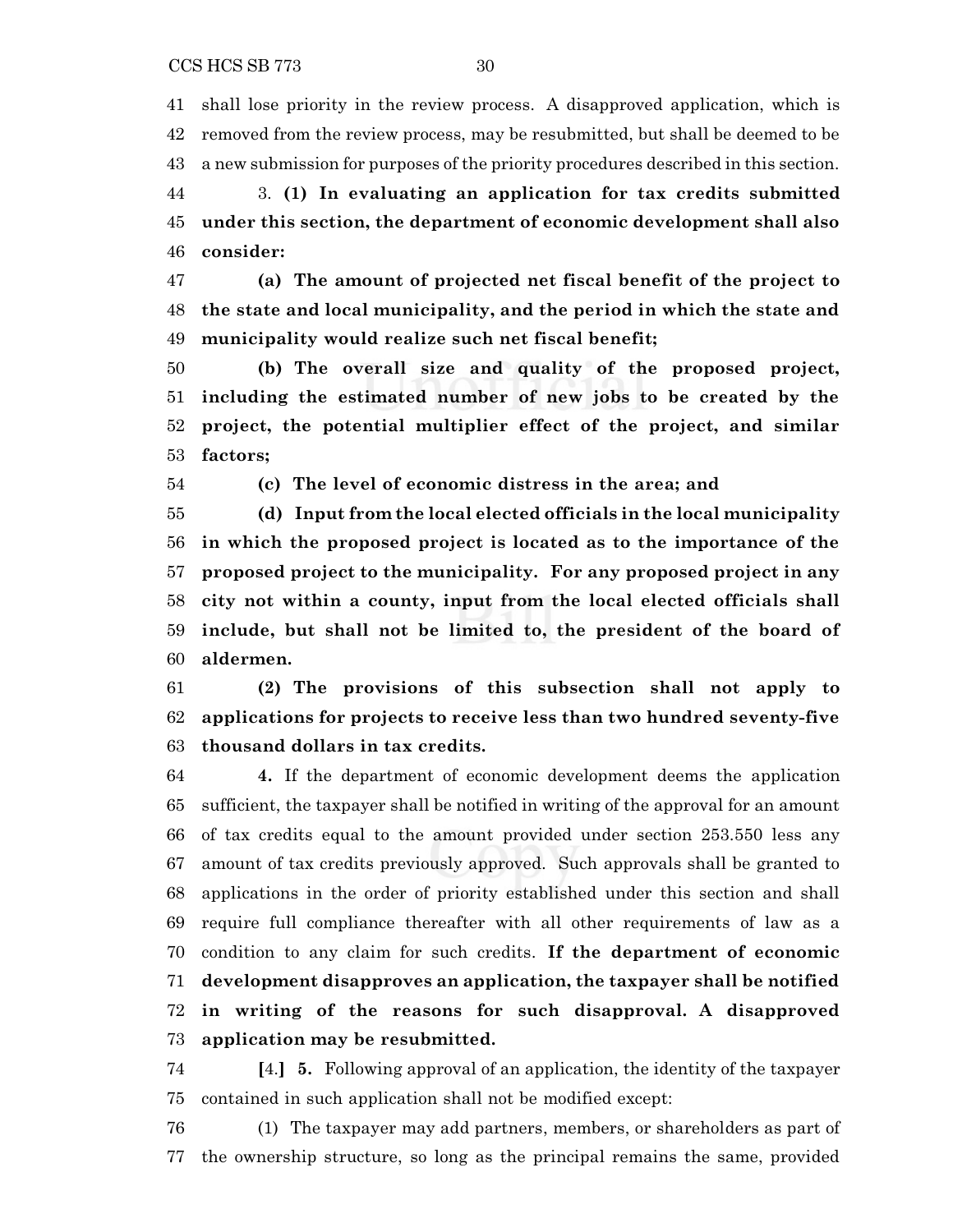however, that subsequent to the commencement of renovation and the expenditure of at least ten percent of the proposed rehabilitation budget, removal of the principal for failure to perform duties and the appointment of a new principal thereafter shall not constitute a change of the principal; or

 (2) Where the ownership of the project is changed due to a foreclosure, deed in lieu of a foreclosure or voluntary conveyance, or a transfer in bankruptcy.

 **[**5.**] 6.** In the event that the department of economic development grants approval for tax credits equal to the total amount available under subsection 2 of section 253.550, or sufficient that when totaled with all other approvals, the amount available under subsection 2 of section 253.550 is exhausted, all taxpayers with applications then awaiting approval or thereafter submitted for approval shall be notified by the department of economic development that no additional approvals shall be granted during the fiscal year and shall be notified of the priority given to such taxpayer's application then awaiting approval. Such applications shall be kept on file by the department of economic development and shall be considered for approval for tax credits in the order established in this section in the event that additional credits become available due to the rescission of approvals or when a new fiscal year's allocation of credits becomes available for approval.

 **7. All taxpayers with applications receiving approval on or after July 1, 2019, shall submit within sixty days following the award of credits evidence of the capacity of the applicant to finance the costs and expenses for the rehabilitation of the eligible property in the form of a line of credit or letter of commitment subject to the lender's termination for a material adverse change impacting the extension of credit. If the department of economic development determines that a taxpayer has failed to comply with the requirements under this subsection, then the department shall notify the applicant of such failure and the applicant shall have a thirty day period from the date of such notice to submit additional evidence to remedy the failure.**

 **[**6.**] 8.** All taxpayers with applications receiving approval on or after the effective date of this act shall commence rehabilitation within **[**two years**] nine months** of the date of issuance of the letter from the department of economic development granting the approval for tax credits. "Commencement of rehabilitation" shall mean that as of the date in which actual physical work, contemplated by the architectural plans submitted with the application, has begun, the taxpayer has incurred no less than ten percent of the estimated costs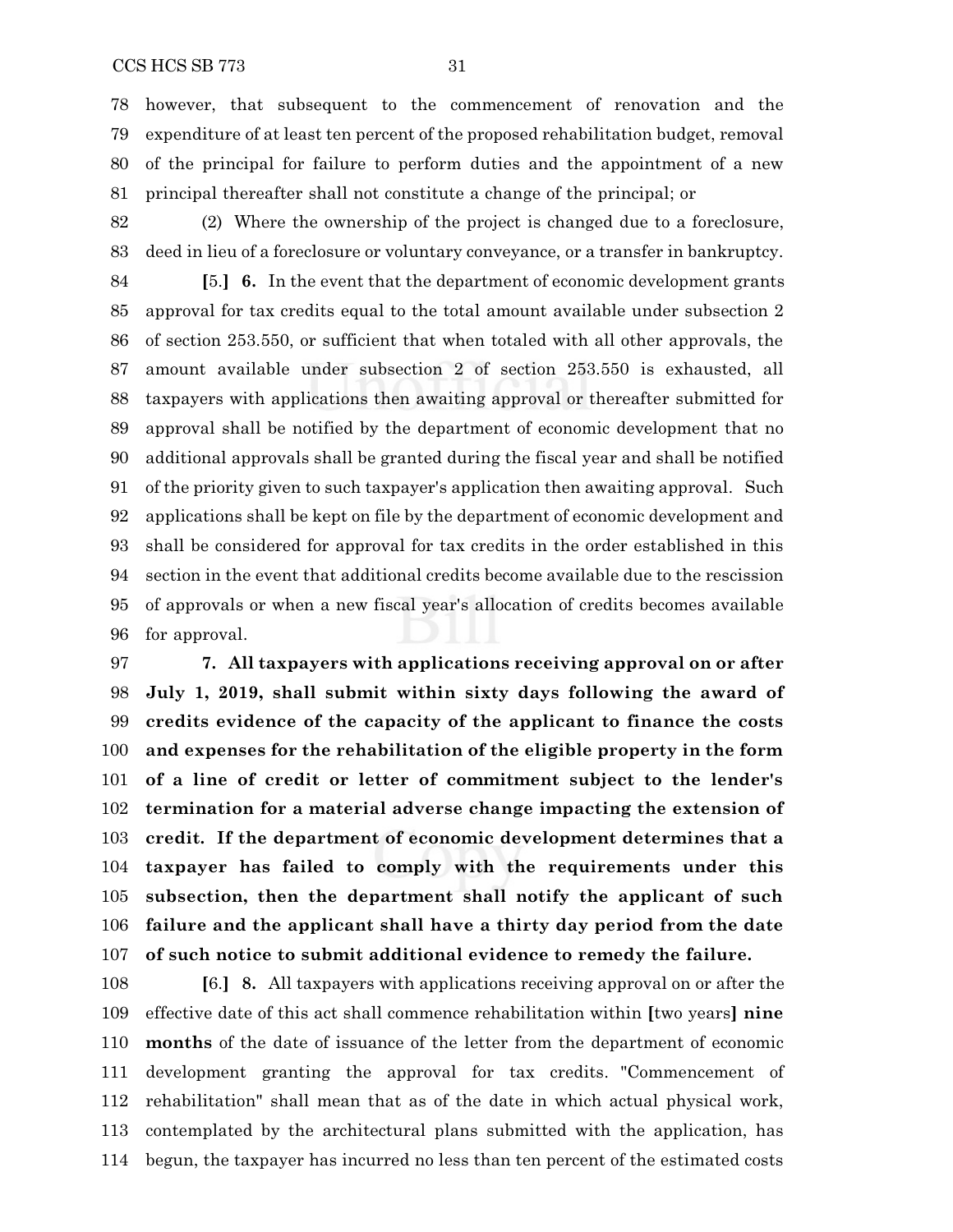of rehabilitation provided in the application. Taxpayers with approval of a project shall submit evidence of compliance with the provisions of this subsection. If the department of economic development determines that a taxpayer has failed to comply with the requirements provided under this section, the approval for the amount of tax credits for such taxpayer shall be rescinded and such amount of tax credits shall then be included in the total amount of tax credits, provided under subsection 2 of section 253.550, from which approvals may be granted. Any taxpayer whose approval shall be subject to rescission shall be notified of such from the department of economic development and, upon receipt of such notice, may submit a new application for the project.

 **[**7.**] 9.** To claim the credit authorized under sections 253.550 to 253.559, a taxpayer with approval shall apply for final approval and issuance of tax credits from the department of economic development which, in consultation with the department of natural resources, shall determine the final amount of eligible rehabilitation costs and expenses and whether the completed rehabilitation meets the standards of the Secretary of the United States Department of the Interior for rehabilitation as determined by the state historic preservation officer of the Missouri department of natural resources. For financial institutions credits authorized pursuant to sections 253.550 to 253.561 shall be deemed to be economic development credits for purposes of section 148.064. The approval of all applications and the issuing of certificates of eligible credits to taxpayers shall be performed by the department of economic development. The department of economic development shall inform a taxpayer of final approval by letter and shall issue, to the taxpayer, tax credit certificates. The taxpayer shall attach the certificate to all Missouri income tax returns on which the credit is claimed.

 **[**8.**] 10.** Except as expressly provided in this subsection, tax credit certificates shall be issued in the final year that costs and expenses of rehabilitation of the project are incurred, or within the twelve-month period immediately following the conclusion of such rehabilitation. In the event the amount of eligible rehabilitation costs and expenses incurred by a taxpayer would result in the issuance of an amount of tax credits in excess of the amount provided under such taxpayer's approval granted under subsection **[**3**] 4** of this section, such taxpayer may apply to the department for issuance of tax credits in an amount equal to such excess. Applications for issuance of tax credits in excess of the amount provided under a taxpayer's application shall be made on a form prescribed by the department. Such applications shall be subject to all provisions regarding priority provided under subsection 1 of this section.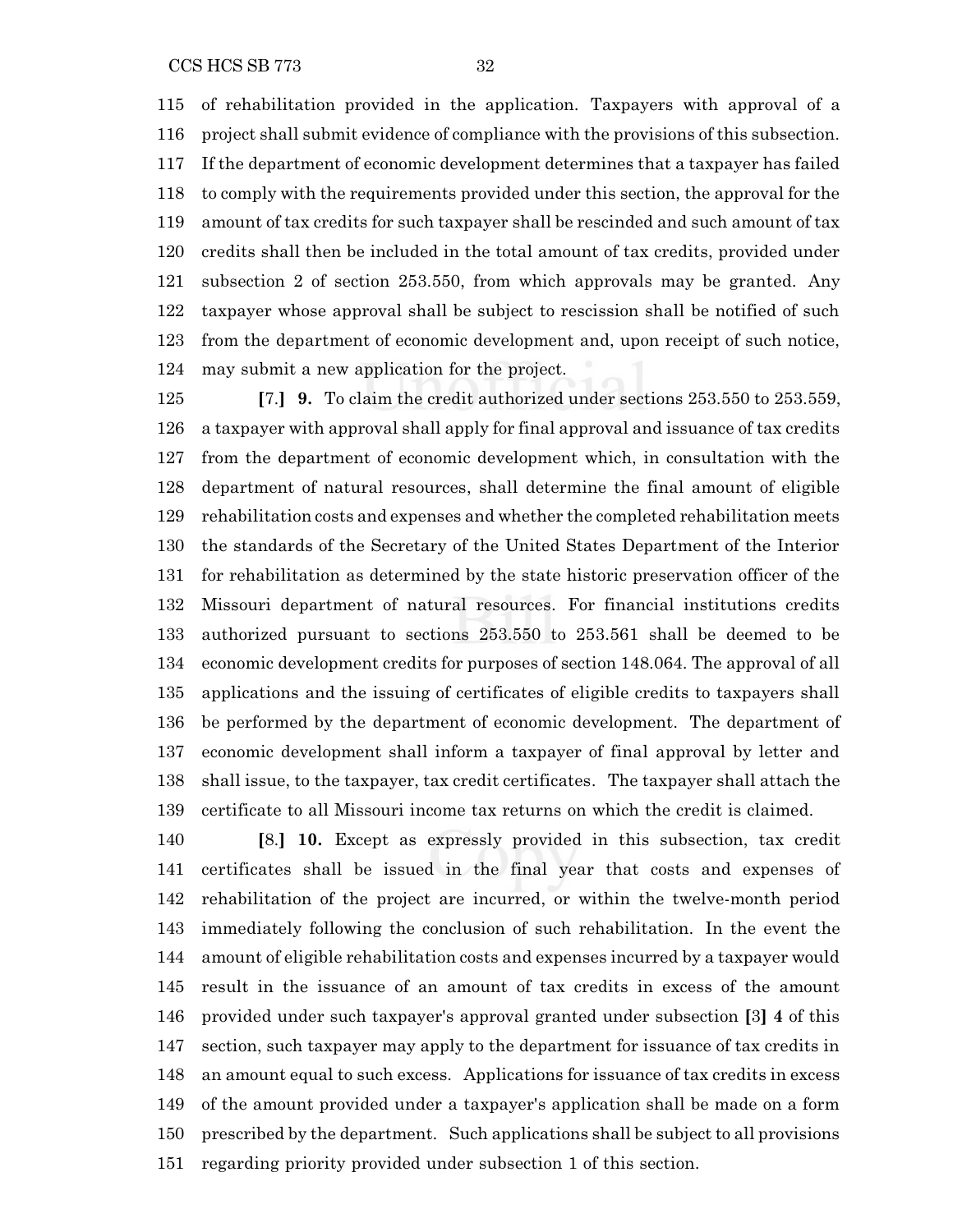**[**9.**] 11.** The department of economic development shall determine, on an annual basis, the overall economic impact to the state from the rehabilitation of eligible property.

620.1900. 1. The department of economic development may charge a fee to the recipient of any tax credits issued by the department, in an amount up to two and one-half percent of the amount of tax credits issued**, or for tax credits issued under sections 253.545 to 253.559 in an amount equal to four percent of the amount of tax credits issued**. The fee shall be paid by the recipient upon the issuance of the tax credits. However, no fee shall be charged for the tax credits issued under section 135.460, or section 208.770, or under sections 32.100 to 32.125, if issued for community services, crime prevention, education, job training, or physical revitalization.

 2. **(1)** All fees received by the department of economic development under this section shall be deposited solely to the credit of the economic development advancement fund, created under subsection 3 of this section.

 **(2) Thirty-seven and one-half percent of the revenue derived from the four percent fee charged on tax credits issued under sections 253.545 to 253.559 shall be appropriated from the economic development advancement fund for business recruitment and marketing.**

 3. There is hereby created in the state treasury the "Economic Development Advancement Fund", which shall consist of money collected under this section. The state treasurer shall be custodian of the fund and shall approve disbursements from the fund in accordance with sections 30.170 and 30.180. Upon appropriation, money in the fund shall be used solely for the administration of this section. Notwithstanding the provisions of section 33.080 to the contrary, any moneys remaining in the fund at the end of the biennium shall not revert to the credit of the general revenue fund. The state treasurer shall invest moneys in the fund in the same manner as other funds are invested. Any interest and moneys earned on such investments shall be credited to the fund.

 4. Such fund shall consist of any fees charged under subsection 1 of this section, any gifts, contributions, grants, or bequests received from federal, private, or other sources, fees or administrative charges from private activity bond allocations, moneys transferred or paid to the department in return for goods or services provided by the department, and any appropriations to the fund. 5. At least fifty percent of the fees and other moneys deposited in the fund

shall be appropriated for marketing, technical assistance, and training, contracts